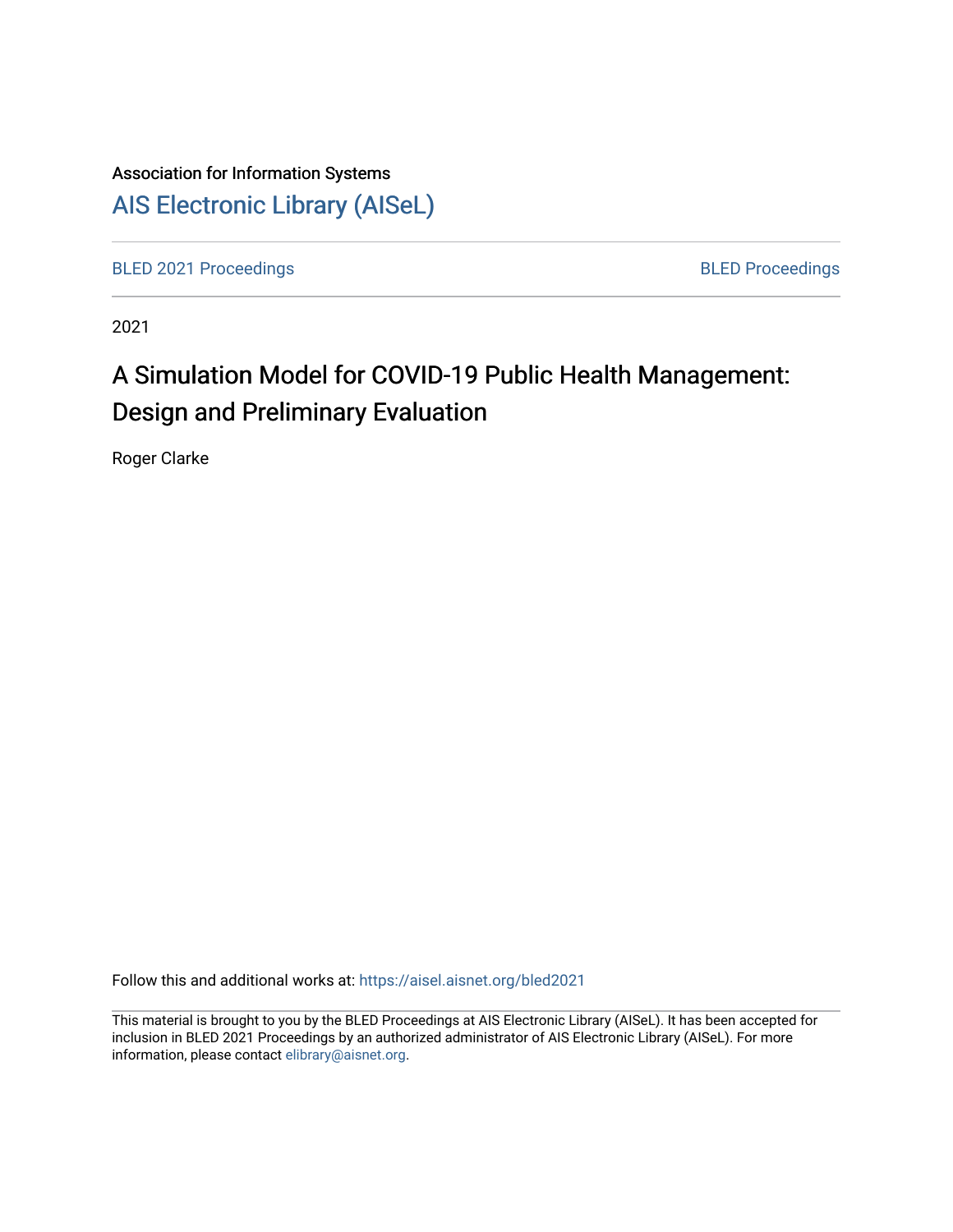#### **INVITED PAPER**

# **A SIMULATION MODEL FOR COVID-19 PUBLIC HEALTH MANAGEMENT: DESIGN AND PRELIMINARY EVALUATION**

#### ROGER CLARKE

Xamax Consultancy Pty Ltd, Canberra, Computer Science, ANU, UNSW Law, Sydney, Australia; e-mail: Roger.Clarke@xamax.com.au

**Abstract** The COVID-19 pandemic has presented governments with challenges not only in relation to bio-medical understanding, medical treatment and health facility operations, but also the management of public health, public behaviour and the economy. In the area of public health management, discrete event simulation modelling is capable of providing considerable assistance to decision-makers. In April 2020, on the basis of publicly available information about the virus and its impacts, an analysis was undertaken of the needs of public health policymakers, and a 16-state / 40-flow model was postulated. The model was revisited in December 2020, and experiences around the world applied in order to evaluate the model's apparent usefulness. This resulted in improved appreciation of its applicability and limitations, a revised model, and plans for further evaluation and application.

**Keywords:**

discrete-event simulation, pandemic, public policy, DSS



DOI https://doi.org/10.18690/978-961-286-485-9.1 ISBN 978-961-286-485-9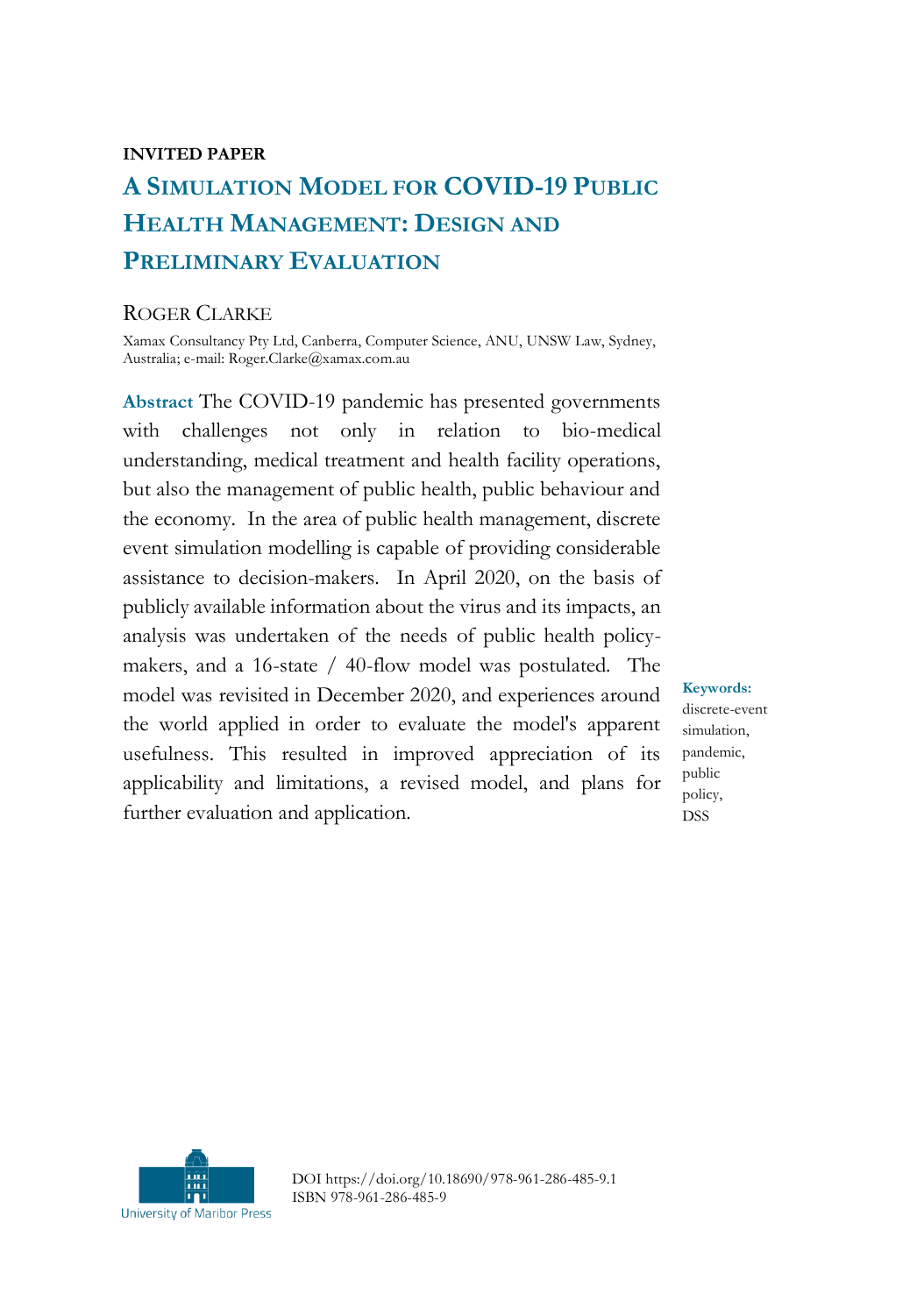#### **1 Introduction**

From time to time, viral epidemics within individual countries threaten the health and lives of that country's inhabitants, and may wreak havoc on social and economic activities. Once the threat has passed, recovery may be quite brisk, provided that the country is sufficiently economically open. Global pandemics, on the other hand, harbour the potential for health impacts over large regions and potentially the whole world, and may have longer-term impacts on economic wellbeing because all countries' economies have been hampered and hence drivers of recovery are in short supply.

A century after 'The Maybe-Spanish Flu' at the end of World War I, the world was subjected to 'The Maybe-Chinese Coronavirus'. Naturally, ways were sought in which information technology (IT) could play a constructive role in the public response to the pandemic. Foreground needs existed in the area of prevention and treatment of the conditions that afflict patients. The particular need that is the focus of the present paper was for assistance in public health management, which seeks to slow the spread of the virus, protect particularly vulnerable sub-populations, ensure capacity to treat sufferers, and ultimately defeat the virus, while sustaining public confidence and achieving sufficiently high levels of compliance.

Emergency funding was provided to enable experiments with medical tools (e.g. for infection-testing, antibody-testing, symptom treatments, discovery of the modes of transmission, spread-containment mechanisms and vaccination) and with computing tools (e.g. for contact-detection, proximity-monitoring, contact-tracing, data management and decision support). As is to be expected of urgent, rapidlyperformed experiments with available tools and the brisk conception and development of new tools, a great many projects were ineffective and short-lived. A few, however, delivered very considerable benefits to individuals, societies and economies.

The domain addressed by this paper is support for decision-making about public health policy. There is a worldwide need for contributions to public policy in the area. Yet IT's contributions have been at best mediocre. Data gathering, reporting and graphical presentation are helpful, but far from adequate assistance to decisionmakers, and in any case data collection and analysis have been haphazard and often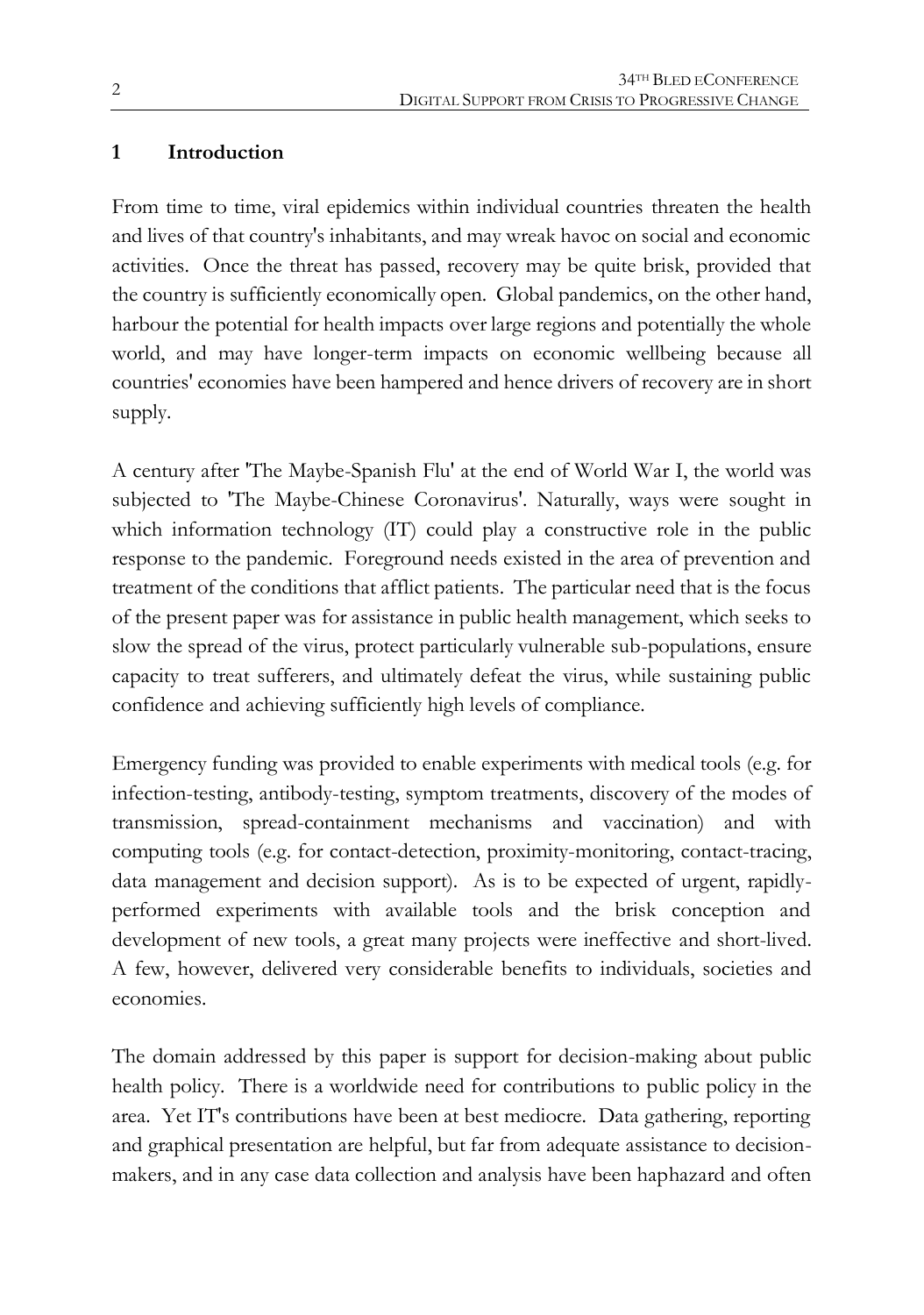ill-informed. To constitute information, and to enable the people responsible for public health management to make decisions, data must have context. That context may be provided by each individual policy-maker's own mental model. However, major programmes of this nature involve many stakeholders with diverse perspectives. The context is therefore multi-dimensional, it features competition among values, and the conception of the problem-space needs to be shared rather than personal.

The most powerful form of context is provided by models that are shared, that impose some degree of formality on the problem-space, that are sufficiently graphic that all stakeholders can relate to them, and that have an associated terminology that is reasonably common among the stakeholders. Given such a model, it becomes much easier to identify data that would be valuable input to deliberations, to generate and evaluate alternative courses of action, and to assess both the potential and the actual impacts of interventions.

The focus of this article is on a particular form of modelling tool, commonly referred to as 'discrete-event simulation' (DES). DES modelling enables expression of a model that represents a set of COVID-19 states that individuals may pass through, the conditions that determine the paths they follow, and key characteristics of both the states and the transitions. Research was conducted whose purpose was to postulate a model, apply it, assess its efficacy and improve it, in order to support mind-experiments and conversations about the real world into which public policymakers were injecting successive interventions and refinements of interventions. As the purpose was the creation of an artefact, the appropriate approach was design science.

A DES model is a socio-technical artefact as that term is used in design science (Niedermann & March 2012, Gregor & Hevner 2013, p.337). The process described by Peffers' Design Science Research Methodology (DSRM) commences with problem identification and definition of objectives, which are followed by design and development (Peffers et al. 2007). Peffers et al. distinguish two related phases towards the end of the design research approach. 'Demonstration' of the use of the artifact solves one or more instances of the problem (e.g. by means of experimentation, simulation or case study), whereas 'evaluation' involves more formal observation and measurement of the new artefact's effectiveness in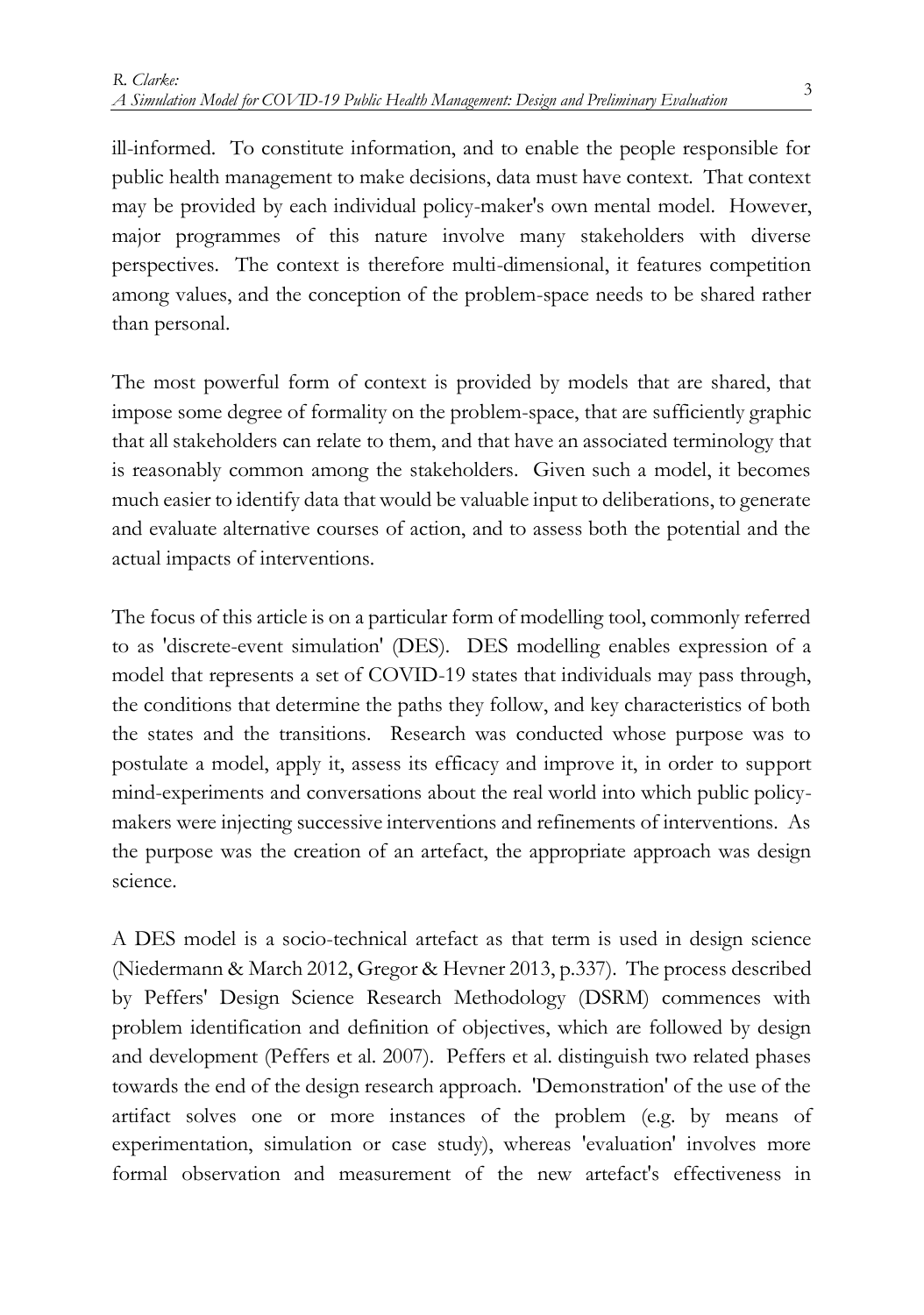addressing stated objectives. This research included Peffers phases of Problem Definition, Objectives Definition, Design and Expression, and a Demonstration step.

The paper commences by briefly summarising key features of the COVID-19 pandemic during the period March to December 2020. An outline is provided of the scope for modelling to assist, at various levels of investigation and decisionmaking. It is argued that discrete-event simulation modelling has a good fit to the needs of public health management. A model is presented which was devised in April 2020 on the basis of then-available information about the pandemic and government responses to it. Developments in the field during the following 8 months are identified, and their implications for that model are investigated. It is concluded that such a model can provide an effective contribution by IT to the decision processes of public health policy-makers.

## **2 The COVID-19 Pandemic**

The new virus first came to public notice in the form of an epidemic in the Chinese city of Wuhan beginning in December 2019. Unsurprisingly, it took some time to be recognised and then accepted as a serious threat to public health. On 11 March 2020, based on rapid growth in detected case-numbers in northern Italy, Iran and South Korea, the World Health Organisation (WHO) declared a pandemic. By the end of March 2020, it had exploded in the USA, Spain, Germany and France, with rapid spread emergent in many other countries.

In most countries, there was an early peak of infections lasting 2-4 months with deaths following after a 1-3 week lag, then a lull, then 6-8 months later a 'second wave' in many cases worse than the first (Econ 2020). By the end of 2020, substantial second waves were infecting very large numbers of people and killing large numbers, with the cumulative (known) case-count worldwide past 80m and the death-count approaching 2m. On these measures, only two pandemics of the last century have been worse: the 'Spanish Flu' of 1918-20, and HIV/AIDS since 1980.

The cause was identified as a form of coronavirus, spread primarily by an infected person coughing or sneezing, or perhaps even speaking or breathing out, contaminated droplets (over a range of perhaps 1m), or possibly aerosols or droplet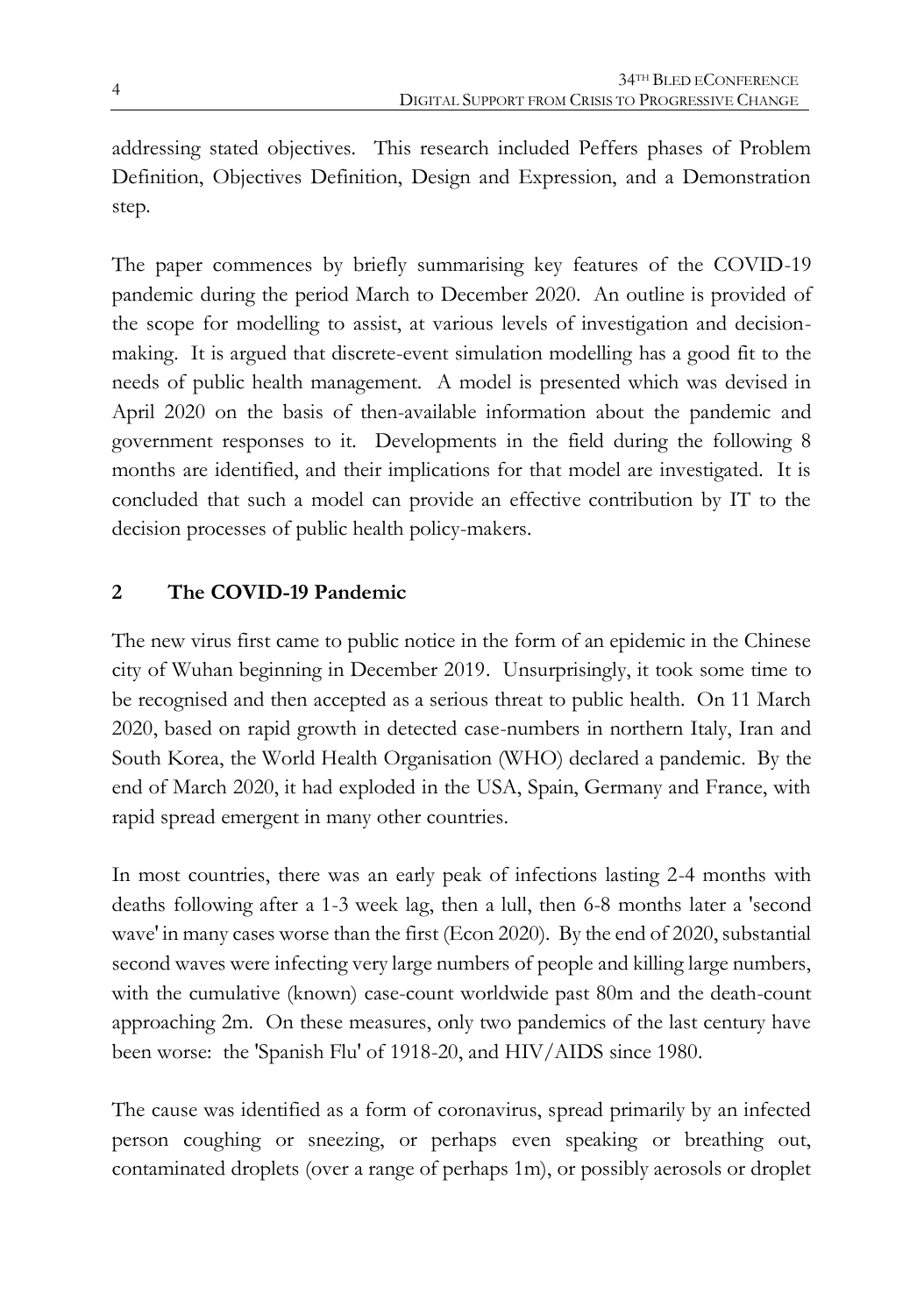nuclei (very small droplets, over a range of perhaps 3-4m), or by direct contact with another person, or by contaminating 'fomites', i.e. objects and surfaces in the infectee's immediate environment (WHO 2020b).

Susceptibility appeared to be quite low under 10 years of age, increasing with age, and very high for those over 70. Impacts on individuals ranged from short-term, unpleasant but variable experiences, to very serious lung malfunction and death from that or consequential causes. Over time, it became apparent that there are small but significant numbers of people who suffer impacts for an extended period after the initial (predominantly pulmonary) impact of the virus (SWPRS 2020). However, most infectees are asymptomatic, decreasing the likelihood of detection and hence increasing the likelihood of spread.

A person with the virus may be infectious from 1-3 days before symptom onset, then for a further 1-2 weeks for asymptomatic persons, up to 3 weeks in mild to moderate cases, but much longer in severe cases (WHO 2020c). There were no known treatments for the virus itself. The proportion of hospitalised patients needing admission to Intensive Care Units (ICUs) ranged from 5% to 15%. In some regions, ICU capacity proved inadequate.

Mortality was very heavily skewed towards people over 70, with the likelihood of death much higher for those with bronchial and some other relevant or otherwise debilitating conditions. Employees in hospitals and aged care homes were at risk of high viral load, and high-quality hygiene and personal protective equipment (PPE) were essential. Despite precautions, many health care workers succumbed, in the USA about 3,000, 1% of the country's more than 300,000 deaths during 2020 (Gn 2020b).

The focus of public health actions was on prevention of spread, most urgently among those at greatest risk. The public health imperative is constrained by the limitations of enforcement powers and resources, and by conflict with freedoms of action and movement, and with economic management. In some jurisdictions, those challenges were exacerbated by a lack of political will. Countries adopted varying approaches to public health management, with highly varying senses of urgency, varying levels of compliance by the public, and highly varying case-counts, fatalitycounts and fatality-rates (WOM 2020).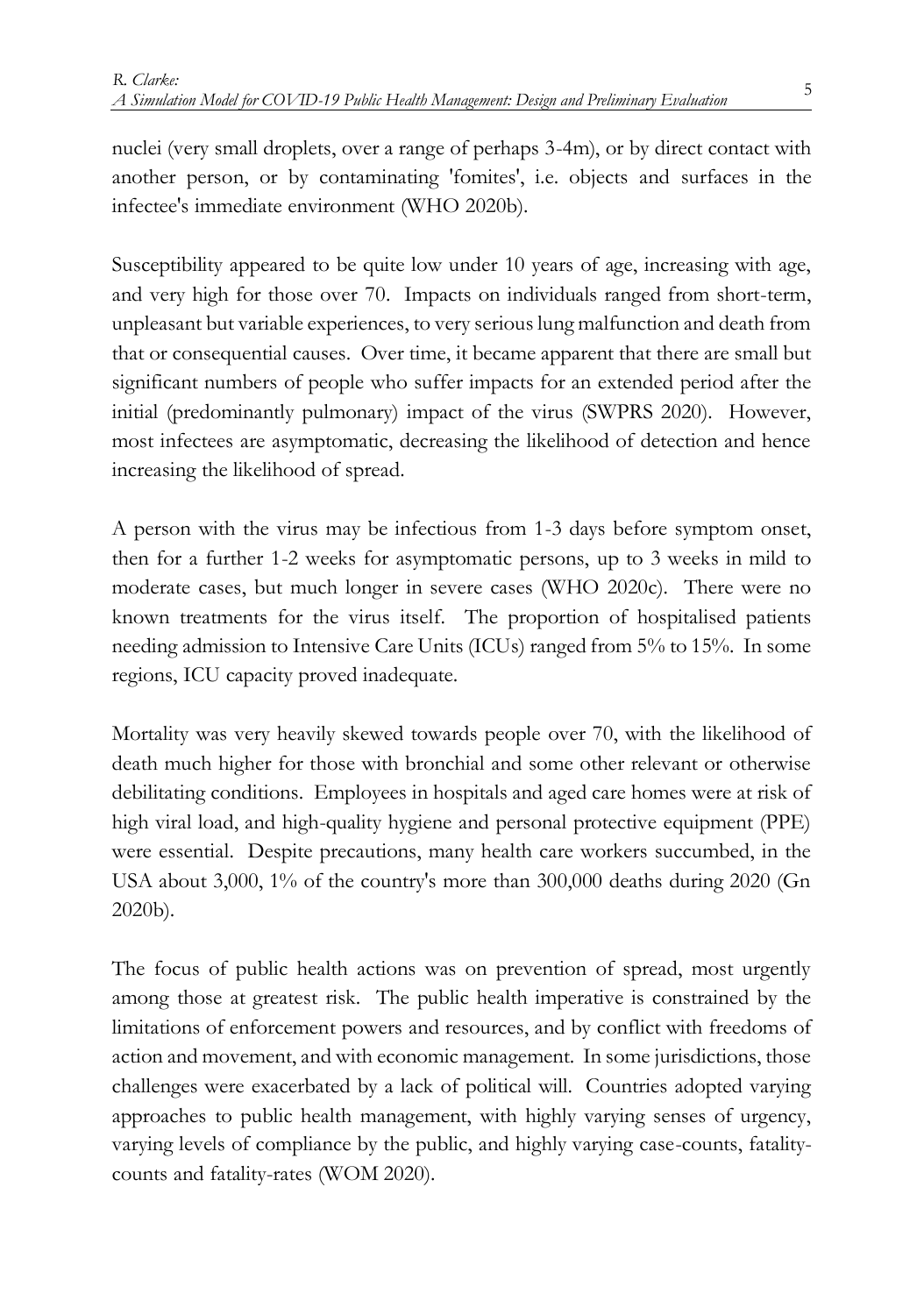#### **3 Modelling**

IT was applied to the gathering and publication of data, partly to inform and entertain the public, but more critically to support policy-makers in their efforts to understand the phenomenon. This paper investigates the question as to whether the seeming absence of an 'enterprise model' of the undertaking, and of 'information architecture' and 'data models' to support it, have hampered the potential IT contribution, and hence whether return on investment in IT can be improved by applying insights from modelling theory and practice.

A model is a simplified representation of a real-world system, which reflects interdependence among the relevant entities, structures and processes. Real-world socio-economic systems are open, complex and highly inter-connected. Simplification necessarily involves limiting the scope of the model, by placing the focus on one sub-system or two or more closely-related sub-systems, at one particular level of abstraction, and by excluding some factors and using proxies for others (Gault et al. 1987). A model therefore cannot replicate the real-world system (von Bertalanffy 1968). However, if key factors are appropriately reflected, experimentation with a model can deliver insights. At the very least, experimentation can suggest what data might be the most valuable to collect. In addition, participation in the modelling process may enhance observers' understanding of the world, and assist in making decisions about actions to take.

During the first quarter of 2020, it became clear that COVID-19 had a high infection-rate and was life-threatening for some categories of people. As the epidemic in Wuhan developed into a pandemic, it became increasi8ngly apparent that decision support systems (DSS), and the modelling activities intrinsic to DSS (Sprague 1980, p.1), needed to be applied.

During the pandemic, epidemiological models of the SEIR(D) family were muchdiscussed. These treat the population as comprising Susceptible individuals (S – those able to contract the disease), Exposed individuals  $(E - those)$  who have been infected but are not yet infectious), Infective individuals (I – those capable of transmitting the disease), Recovered individuals  $(R - those)$  who have become immune), and possibly Dead individuals (D).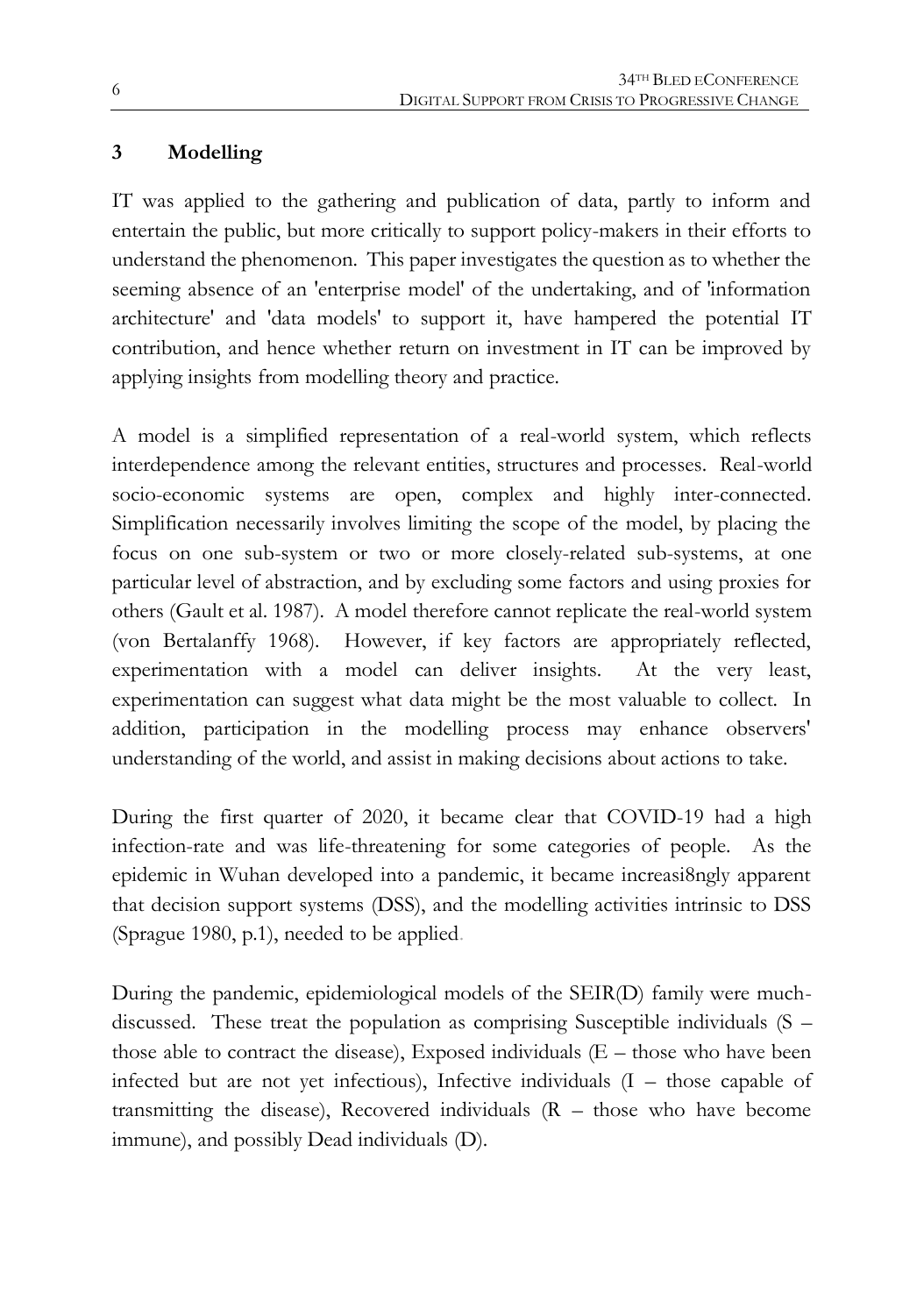Generally, however, models in the SEIR(D) family lack details needed for public health management purposes: "These models have [provided] information about tipping points and inform[ed] policy decisions. But ... these models are not adequate for modelling the human behavioural aspects that are important in disease transmission and epidemic dynamics" (Siebers et al. 2010, p.206); and Schipper (2020) argued that modelling us during the pandemic, because "the current epidemic model is medical, and narrowly so" (p. 7).

This paper adopts the position that appropriate support by IS and IT for publicpolicy decision-makers in dynamic contexts like a pandemic depends on the application of appropriate modelling techniques. They need to be instrumentalist, with a social-engineering orientation. Such models depend on careful definition of the system scope, and the level of abstraction at which the system is being observed. Key requirements of public health management are the establishment and progressive adaptation of a model that clearly distinguishes start-point(s), states, transitions, and end-point(s), and that identifies key attributes of each individual passing through the model (e.g. age-range and relevant-prior-conditions), and supports experimentation with different distributions of those variables.

The following section postulates such a model. The adequacy of the model is then tested against the phenomena and interpretations of them reported during the following 8 months of 2020, and adaptations are proposed in an endeavour to improve the model's capacity to assist policy-makers.

# **4 Simulation Modelling for Public Health Management**

This section first discusses particular needs that arose during the COVID-19 pandemic in 2020, then outlines the relevant form of modelling, and finally describes an application of it that is argued to be of benefit to policy-makers.

#### **4.1 The Needs of Public Policy-Makers**

The focus of public health management is "**population-based health protection and promotion**" (Novick & Morrow 2008, p.60), with efforts "**organized and directed to communities rather than to individuals**", and with the prevention and control of epidemics high on the priority-list (Novick & Mays 2008, p.3). Key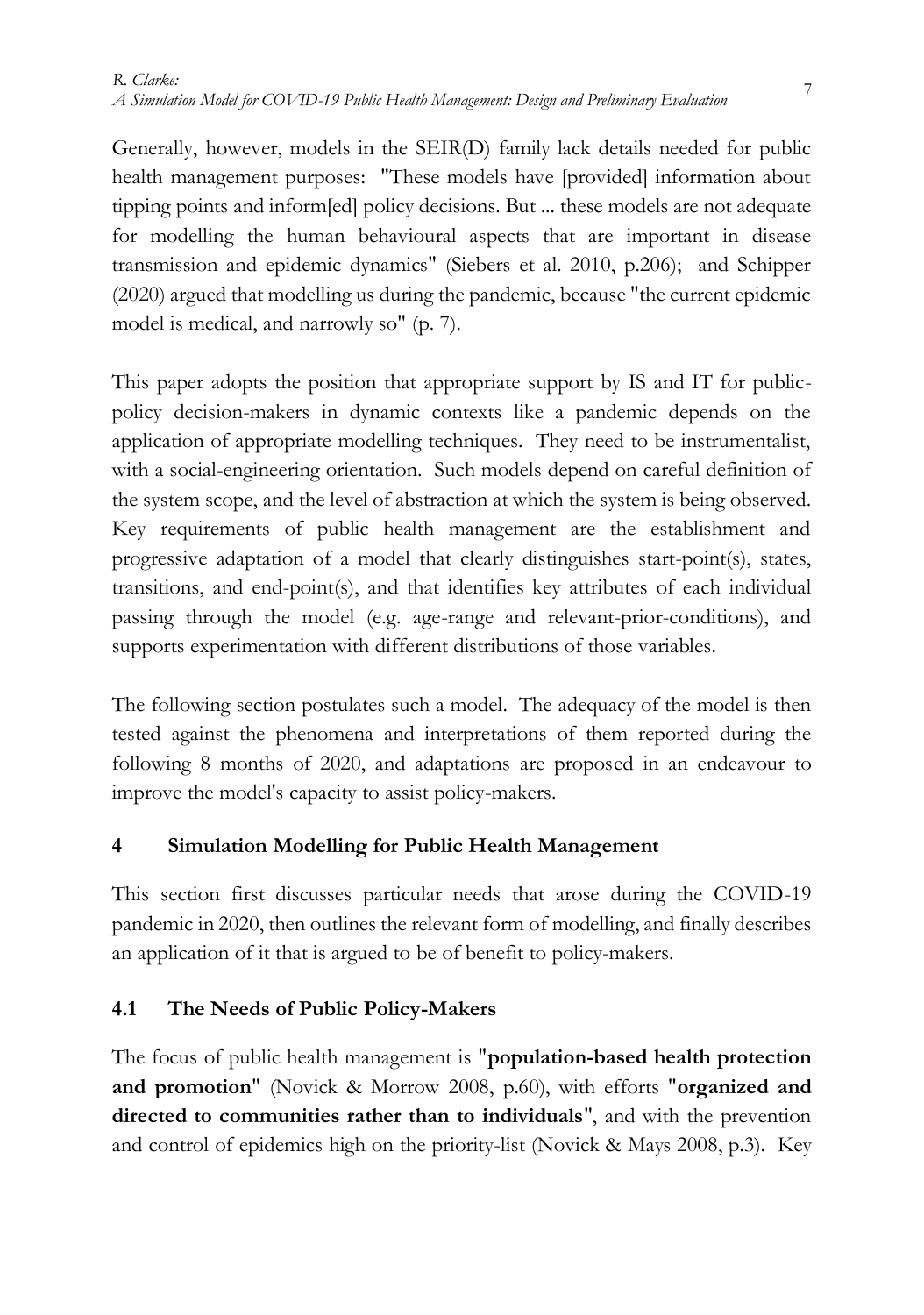functions and practices are (Novick & Morrow 2008, pp. 40-47) are assessment, policy development and assurance.

The target-area for modelling activities in public health management is accordingly the processes of the spread of the disease, and the purpose is to deliver insights to policy-makers regarding the shape that interventions may usefully take, and their likely contribution to containing that spread.

An important distinction is made in decision theory between **factors that are strategic or controllable and those that are environmental or uncontrollable** (Peterson 2009). A further distinction is necessary between directly-controllable factors and those that can only be indirectly influenced. For example, outputs include published government advice, formal declarations and laws, whereas outcomes comprise the acts of individuals, which are only influenced, not determined, by advice, declarations and laws. The extent to which public behaviour is compliant with the intentions of public health managers depends on controllable factors such as expression, channels of communication and timing, and on factors that are far less controllable, such as attitudes to authority, perceptions of the health threat, and prior experience of government actions.

Two of the key weapons in fighting epidemics are **quarantine and isolation**. The term 'quarantine' applies to people who have been, or are suspected to have been, exposed to an infectious disease, but who are not at that stage known to be infected. The term 'isolation', on the other hand, is applied to people known to be infected. However, supervision of suspect-quarantine and infectee-isolation may be dependent on inadequately-trained staff, contractors or military personnel. Travel restrictions are difficult to police. Records of attendance at venues are maintained by individuals and venue-operators, and assurance of data quality and datacompatibility is challenging. The implementation of border restrictions may be haphazard where multiple agencies are involved.

Public health activities inherently involve a very broad range of stakeholders, and great **diversity among perspectives and values** spanning the social, economic and psychological dimensions. As a result, decisions are actively contested, and the decision-making processes complex and at best only modestly well-structured. The Vroom-Yetton-Jago Decision Model identifies five decision-making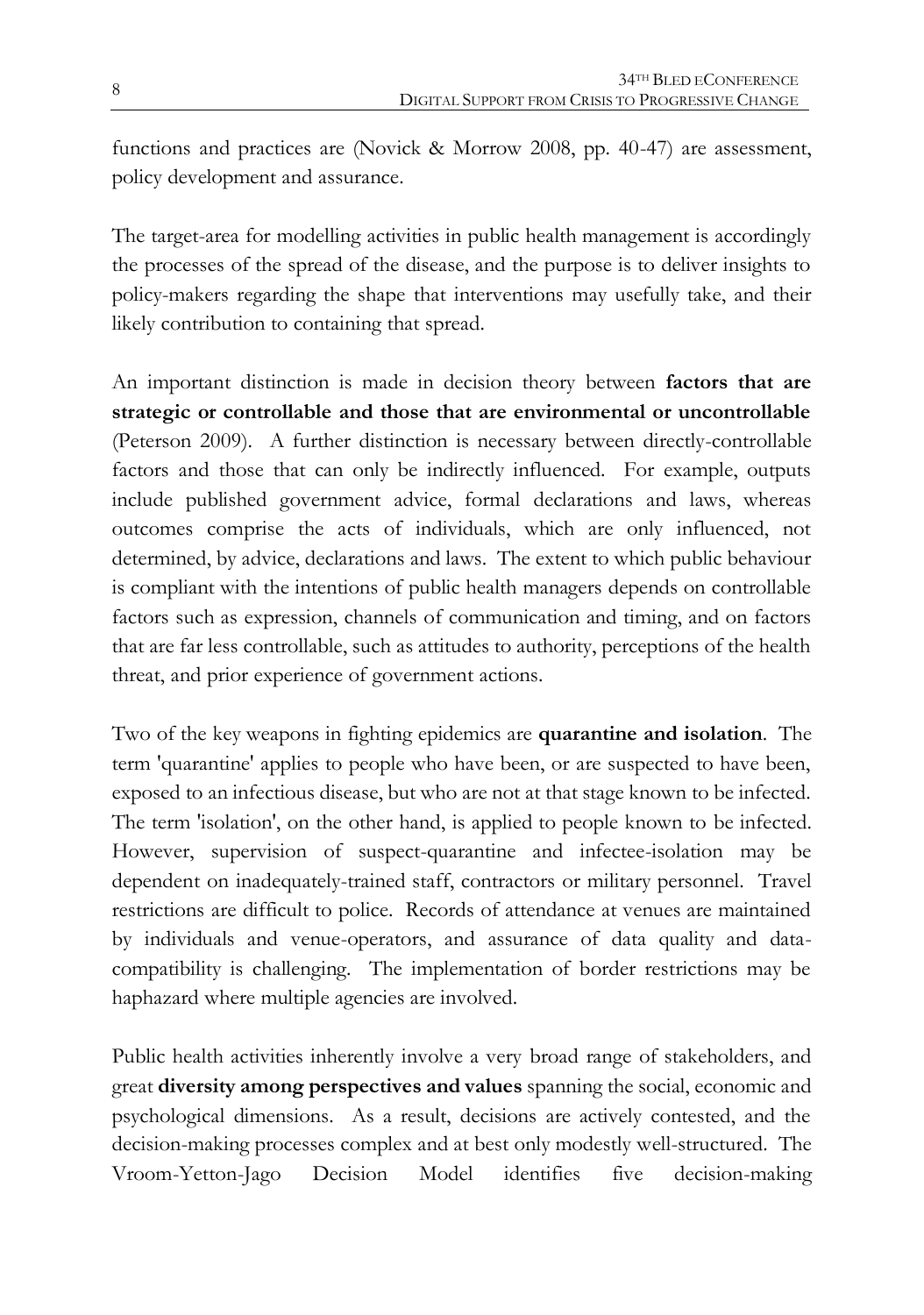implementation styles (Vroom & Yetton 1973, Vroom & Jago 1988). For decisions that have significant impact and require input and 'buy-in' from many participants, the relevant two of the five are consultative (group-based but leader-decided) and collaborative (group-based and group-decided).

Because many stakeholders are involved, policy-makers are confronted by diverse views and a rich choice of experts, of approaches to models, of assumptions inherent within them, and hence of the findings presented by the modellers. For consultative and collaborative processes to be effective, participants need to have a shared understanding of the relevant domain and of the terminology used to describe it.

Models can contribute to that understanding by reflecting the key features of realworld systems that policy-makers seek to influence. Further, because pandemics develop in unpredictable ways, and new information and insights become available, policy-makers' appreciation of the context is adaptive. It is therefore crucial that policy-makers develop a degree of clarity about the context in which they are working, communicate that to modellers, and update modellers on changes in their perceptions of the relevant systems.

The most effective way in which modellers can contribute is to start with an appreciation of the relevant domain, to become familiar with the policy-makers' initial mental models, and to be sufficiently 'embedded' to detect changes in their thinking. Further, modellers must convey enough information about their purposes, their assumptions, the capabilities and limitations of their methods, the nature, quality and quantum of the data that they are using, and the extent to which it has and has not been feasible to test findings against the real world. Without great care, there is a high probability of misunderstandings, and of policy-makers being misled.

The following sub-section considers how a particular form of modelling can be used to address these needs.

# **4.2 The Modelling Method**

Multiple forms of modelling exist. At the strategic level, for example, system dynamics is appropriate (Brailsford & Hilton 2000, Brailsford et al. 2014). A particular modelling approach that matches well to the needs of public health management during a pandemic is discrete-event simulation (DES) (Allen et al.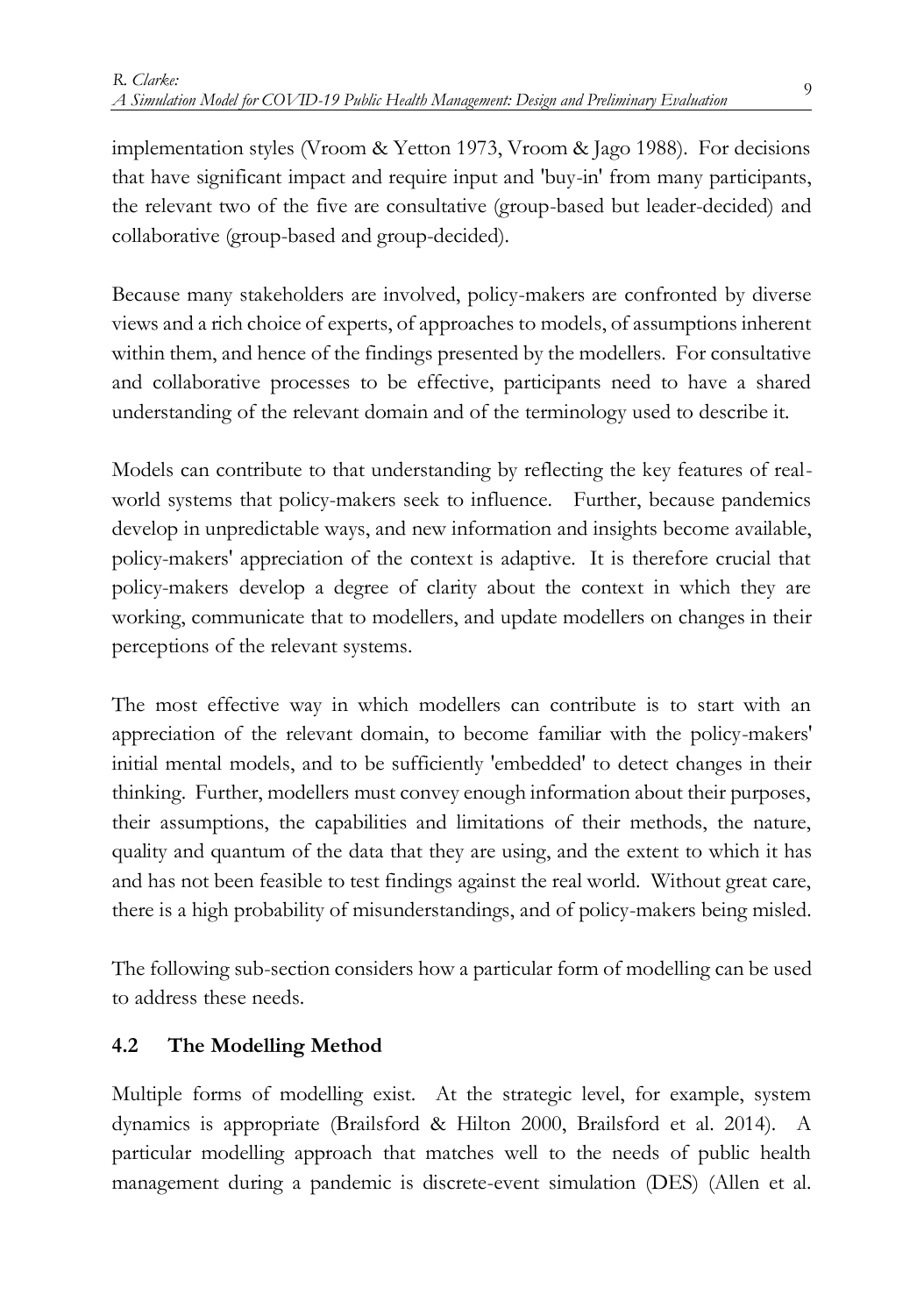2015). DES modelling involves the identification of the various states that an entity (in this case a person) may be in, their transitions or flows from one state to another, and the factors that determine when transitions occur. A systematic review of publications on DES in health care, in Zhang (2018), concluded that DES has "rich potential ... to provide a broader picture of ... health care systems behavior" (p.9).

Currie et al. (2020), in discussing the application of simulation modelling technique to the COVID-19 pandemic, describe DES models as being "typically used to model the operation of systems over time, where entities (people, parts, tasks, messages) flow through a number of queues and activities. They are generally suitable for determining the impact of resource availability (doctors; nurses), on waiting times and the number of entities waiting in the queues or going through the system" (p.85). The Currie article identifies a range of potential applications of DES in the context of the pandemic. In Wood et al. (2020), a report is provided of a DES model "designed to capture the key dynamics of the intensive care admissions process for COVID-19 patients" (p.1). Beyond health facility management, Bolla & Sarl (2020) model flows of COVID patients in Switzerland from home to hospital to ICU and beyond and Jalayer et al. (2020) model "citizens living, working, pursuing their needs and travelling inside a geographical environment" (p.3).

Rhodes et al. (2020) perceive models for policy to "blend various heterogeneous data (quantitative, qualitative, abstract, empirical) from various diverse contexts (different viruses, countries, localities, studies, historical periods) ... to enable a decision" (p.2). The authors discuss an "approach to the modelling of pandemics which envisages the model as an intervention of deliberation in situations of evolving uncertainty" (p.1). "The model, precisely because it has latitude as a space of triangulation and speculation, potentiates a working relationship, in which dialogue is made possible" (p.6).

Many researchers assume that DES models have to be fed quantitative data, and that the calculations are what matters. For example, the text elided from the p.2 quotation from Rhodes et al. (2020) in the previous paragraph is '[blend] into a single calculative process". This ignores the considerable limits on the usefulness of quantitative analysis in such circumstances, whether conducted mathematically or numerically by experimentation. For example, a comparison across four models of the path of COVID-19 infections in South Africa (Chi et al. 2020) found very wide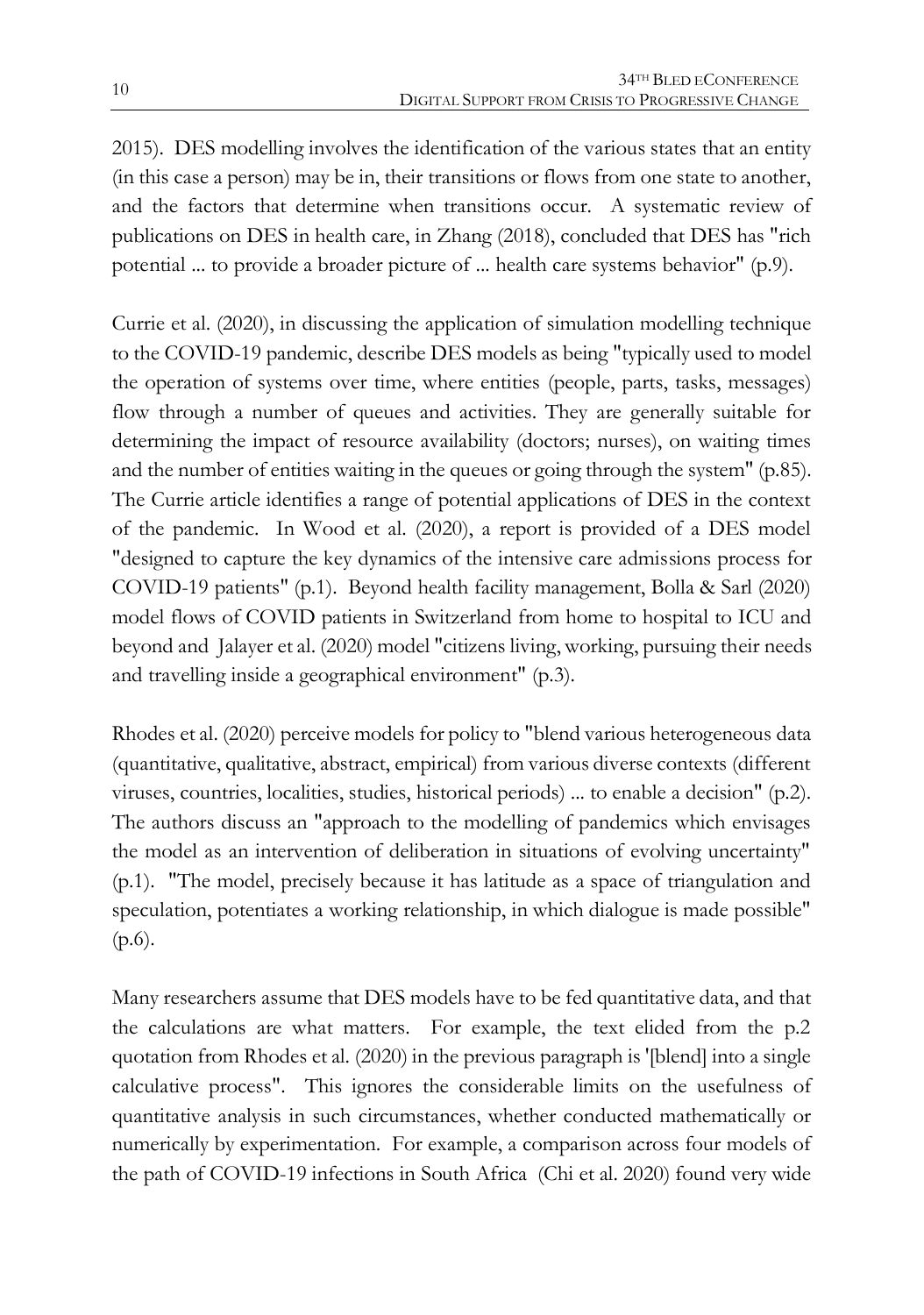variation in the models' predictions of case-counts and death-counts, highlighting the folly of reliance on any of them.

The Rhodes et al. article overlooks the fact that the 'blending', the 'deliberation', the 'speculation', the 'working relationship' and the 'dialogue' are all highly valuable in their own right, and may offer far better value to policy-makers than unverified rules applied to mediocre-quality data in a 'calculative process'. Table 1 identifies ways in which a suitable DES model can be applied in the style of a decision support system to enable Vroom-Yetton-Jago consultative or collaborative policy decision-making.

To the extent that the model is adequately articulated, tested for logical completeness, and checked against real-world activities, it is also capable of being used to simulate flows of people through the system, and 'stocks' of people currently in each state. This approach would need to be supplemented by a segmentation analysis, distinguishing in particular:

- high-risk-of-mortality categories, e.g. based on vulnerability (age, prior disposing conditions) and on intensity of exposure (health care staff);
- high-risk-of-being-highly-infective categories ('super-spreaders');
- high-risk-of-highly-infective-circumstances ('super-spreader events').

#### **Table 1: Benefits of DES Modelling for Policy Decision Support**

| $\bullet$ | The activity of building and reviewing a DES model can assist participants in<br>gaining an <i>understanding</i> of the main states, and the main factors<br>determining transitions between states, that are relevant to decisions about<br>interventions and policy-settings |
|-----------|--------------------------------------------------------------------------------------------------------------------------------------------------------------------------------------------------------------------------------------------------------------------------------|
|           | That activity, through the conduct of workshops involving the relevant<br>stakeholders, can assist in identifying differences among the stakeholders'<br>mental models, and in achieving commonality of understanding of:                                                      |
|           | relevant states, and transitions among them<br>$\circ$<br>relevant attributes of each state and each transition; and<br>$\circ$<br>key terms, arising from words being used within a structured context<br>$\Omega$                                                            |
|           | rather than loosely in unstructured conversations                                                                                                                                                                                                                              |
|           | Consideration of particular actions in light of the model enables sharing of<br>information and insights into the dynamics of the real-world system(s) that<br>policy-makers seek to influence                                                                                 |
|           | When alternative strategies are being considered, the model may assist<br>stakeholders in the identification of key data needed to support evaluation of                                                                                                                       |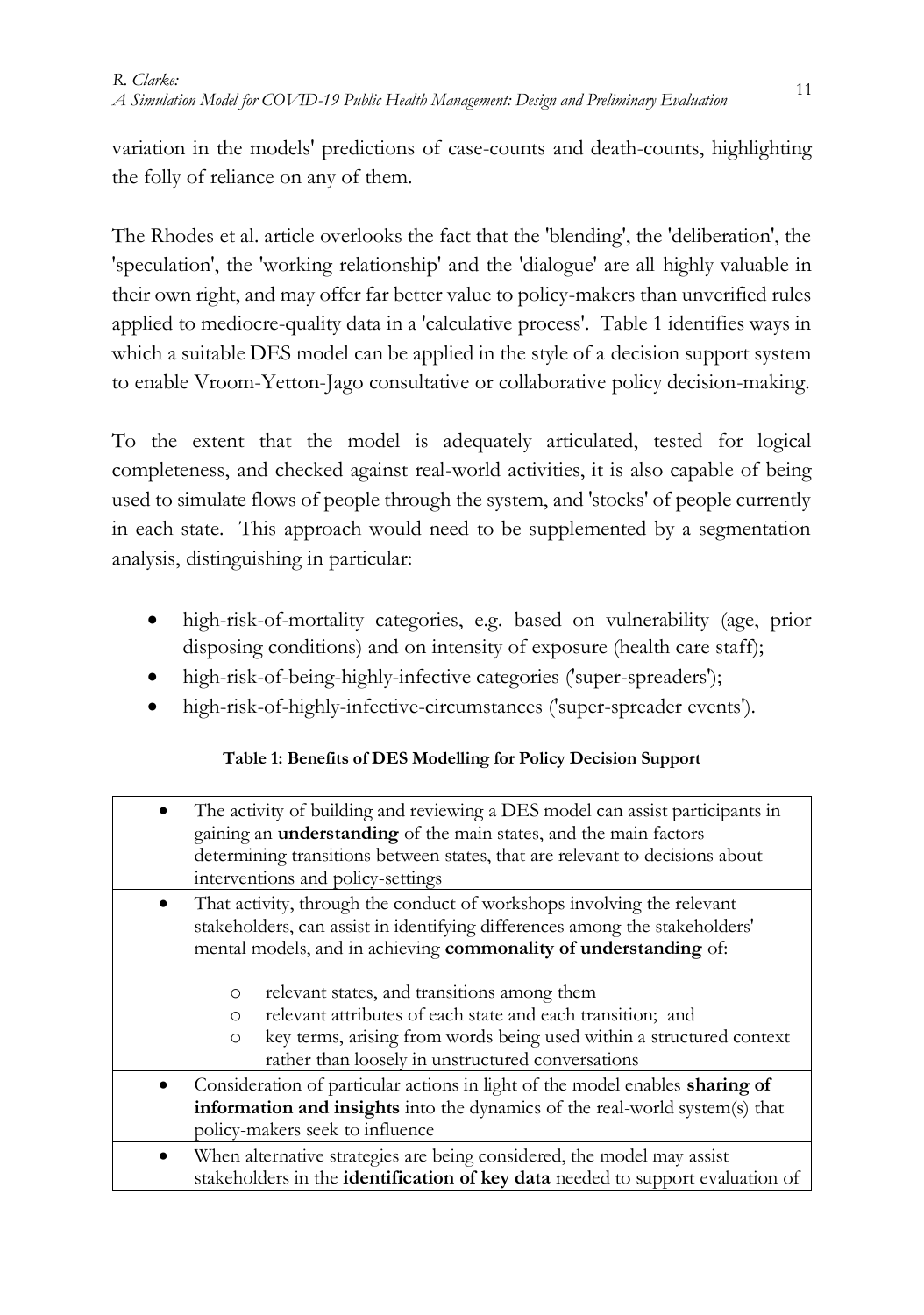|           | the strategies, and hence where resources can be usefully invested in data<br>gathering and data quality assurance, and in finding proxies for data that is too<br>difficult or too expensive to collect      |
|-----------|---------------------------------------------------------------------------------------------------------------------------------------------------------------------------------------------------------------|
| $\bullet$ | The model can assist in experimentation with the impacts that different data-<br>values might have on the evaluation process and inferences drawn from it                                                     |
|           | The model can be used as a basis for pre-implentation review of conclusions<br>reached, and pre-publication review of public statements and data, to check<br>that important factors have not been overlooked |

By manipulating key parameters (such as detection-rate; the proportion of infectees needing admission to hospital and to ICU; hospital- and ICU-capacity; treatmentperiods; and mortality-rates), estimates can be made of the limits to the ability of health facilities to cope, and the extent to which urgent investment in additional facilities might be necessary.

## **4.3 The Postulated Model**

The purpose of this research was to investigate the extent to which a DES model could support public health management in the context of an rapidly-developing epidemic. During March-April 2020, I postulated a state-transition model, intended to represent the population of a jurisdiction, and the flow of individual members of it through various states associated with infection, hospitalisation, to recovery or death. The intention was to commence with the minimum complexity, in terms of the number of states, flows, and data about each, based on the available information about the challenges that public policy-makers were addressing. The model could then be experimented with, and expanded to the extent necessary to embody a sufficiently rich understanding of the public policy problem-space. Based on government publications and media reports, and taking account of previous SEIR models, it appeared that the model would need to incorporate about a dozen states, 30-40 flows, and data-items representing the key attributes of the people passing through the system.

Although a DES model can be applied computationally, that was not the intention, because the complexities and dynamism of the relevant part of the real world are such that the results would inevitably be spurious. The model is a framing tool for the problem-space, intended to help policy-makers formalise their own mental models, appreciate and resolve differences among those models, experiment with the model, and draw inferences relevant to the many decisions they needed to make during the weeks and months of the epidemic.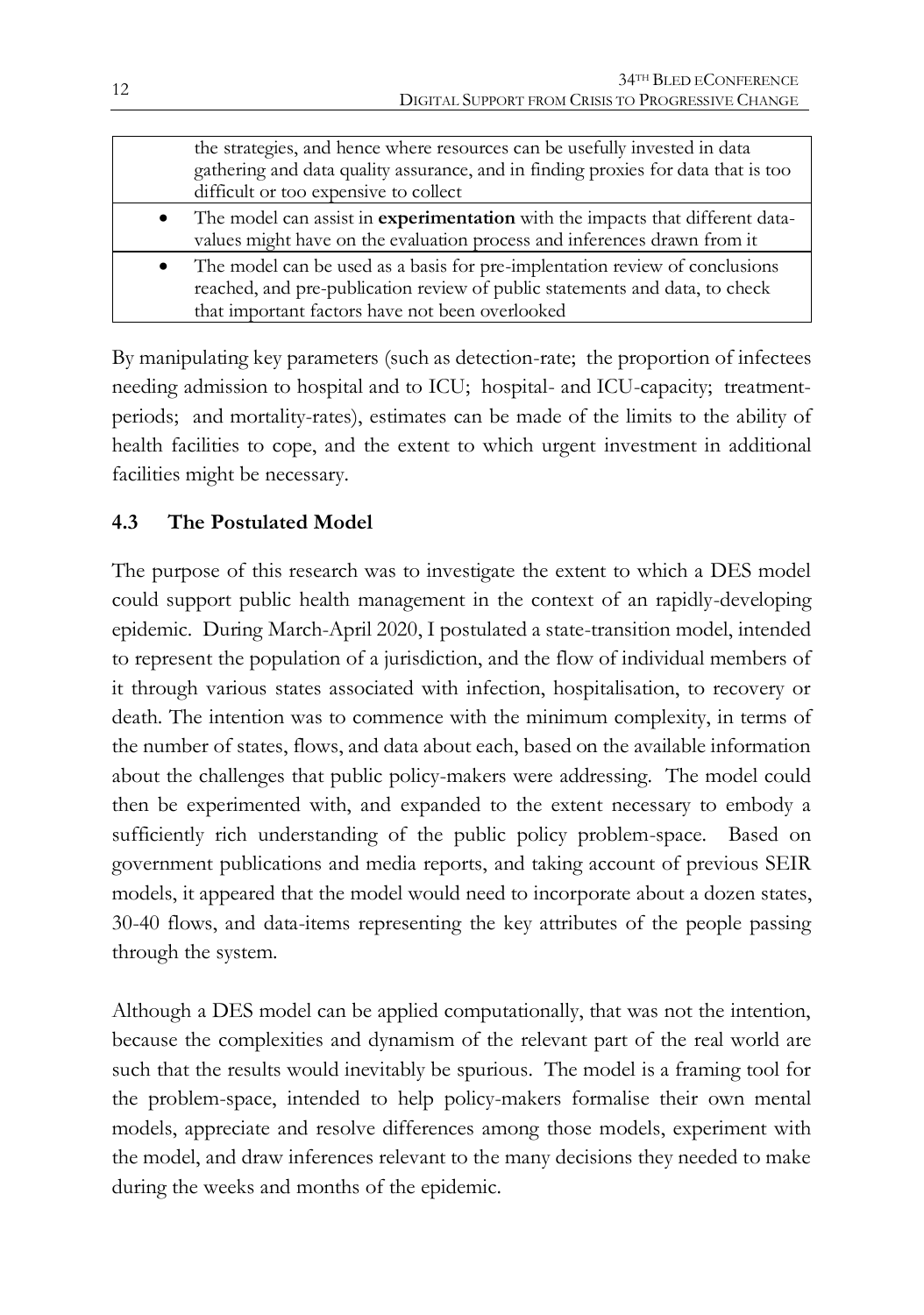The first iteration of the model, of April 2020, is in Figure 1. A textual description of aspects of the model was also developed. Broadly, individuals were conceived as beginning as Uninfected, with a proportion passing through Infection, possibly via Hospitalisation, and on to Immunity or Death. Each of the four broad domains was conceived as encompassing a number of states, such as being in hospital, or in ICU, or in a queue to get into one of them. Various aspects of each state required some articulation, and so did the conditions under which transitions occur between states.

The following section outlines the steps undertaken in order to assess the potential of this model to support public health policy decision-makers.

#### **5 Model Testing and Articulation**

During the process of postulating the model, a variety of design issues arose. Some were formal questions, such as whether and on what basis some of the statetransitions could logically arise, and could be appropriately represented.

For example, it quickly became apparent that the representation of Testing as a state was inappropriate. A more useful approach was to specify attributes of each individual, which travelled with them as they passed through the network. The key attributes appeared to be tested-awaiting-result, tested-negative, and tested-positive. That removed one state and four flows, with no loss of model richness. For ease of reading, the state Quarantined was re-numbered as (2).

Many other issues, however, were concerned with the appropriate representation of real-world states and processes. In April 2020, it was too early to resolve those issues, with the result that the model depicted in Figure 1 was provisional, even tentative.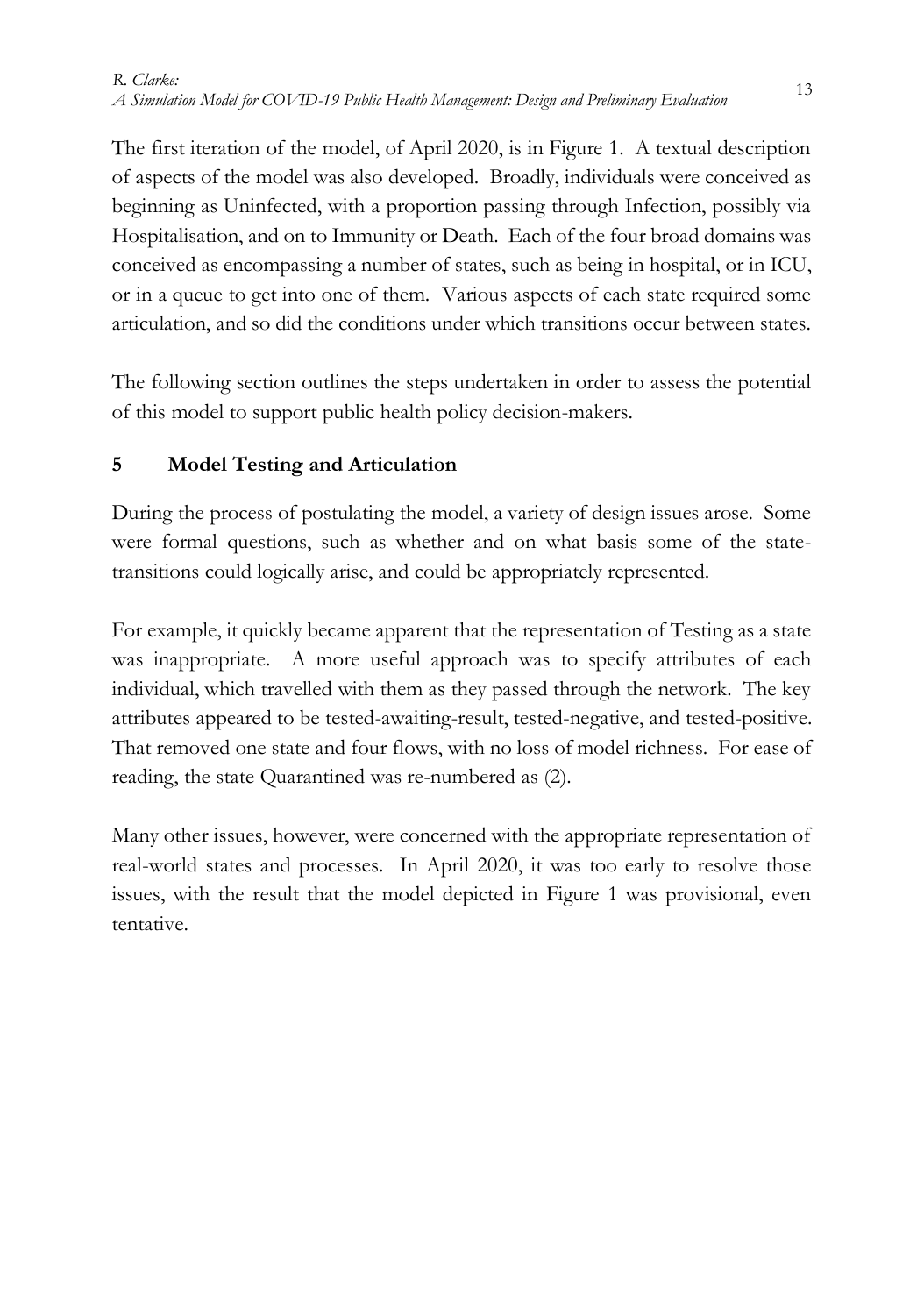

**Figure 1: The Model Postulated in April 2020**

In order to implement the demonstration phase of Peffers' design science method, experience needed to be gained concerning the relevant real-world systems and the appropriateness or otherwise of the representation of them in the model. A conventional way to gain such experience is through case studies. However, as the COVID-19 pandemic was only just developing, no directly-relevant case studies were available. Although case studies of other pandemics could have been sought out, it was already clear that there were distinct differences between the COVID-19 pandemic and other well-documented events, even other coronavirus events.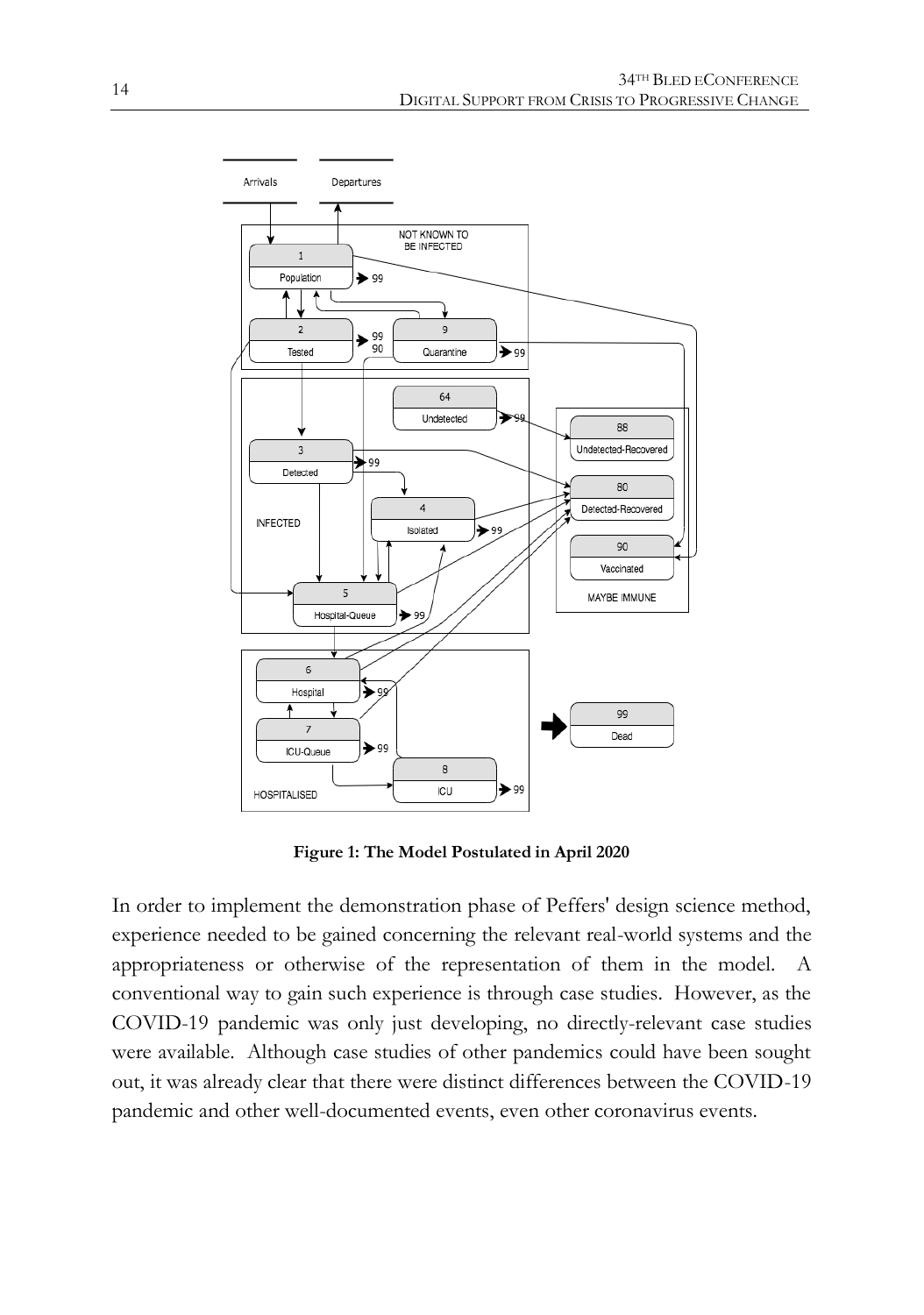A more appropriate method might therefore have been to conduct a contemporaneous field study, seeking embedment within some particular jurisdiction's public health policy apparatus, and preparing a longitudinal case study of that jurisdiction's path, including uncontrolled events, interventions, and subsequent experiences. However, such access would have been very difficult to negotiate (not least in a context in which physical distancing was being imposed). It would also have to a considerable extent limited the testing and articulation process to the factors that arose in a specific jurisdiction. Each country has its own cultural context, and the events, the details of the interventions, the sequences of events, and the timings of events, varied greatly among different jurisdictions. It would be very challenging to try to draw generically useful inferences from such a field study.

An alternative approach was accordingly formulated. Monitoring was undertaken of the ongoing reporting of developments, interventions and experiences in countries worldwide. These reports provided a wide range of circumstances against which the efficacy of the model could be reviewed. This section summarises information about interventions, and identifies and briefly discusses some key themes that emerged.

Governments around the world responded to COVID-19 with a wide range of interventions intended to protect public health. A scan was undertaken of documents published by relevant international and national government agencies, including WHO (2020d) and ICAO (2020), supplemented by academic articles and media reports. Table 2 identifies mainstream public health interventions, clustered into six groups. It is important that IS and IT be brought to bear to assist policymakers to judge the likely effectiveness of these actions in particular contexts, to design interventions, and to time and manage their implementation, adaptation and eventual withdrawal.

Because the infection-vector appeared to be primarily brief, airborne transmission from infectees to those close by, physical separation among people generally (often referred to using the misleading term 'social distancing') was widely adopted. Physical separation is also the objective of quarantine and isolation. Despite the differences in meaning, and the clear explanations provided by a range of national health agencies (e.g. CDC 2020), some agencies were not consistent in their uses of the terms. As a result, media reports evidenced considerable confusion, and it is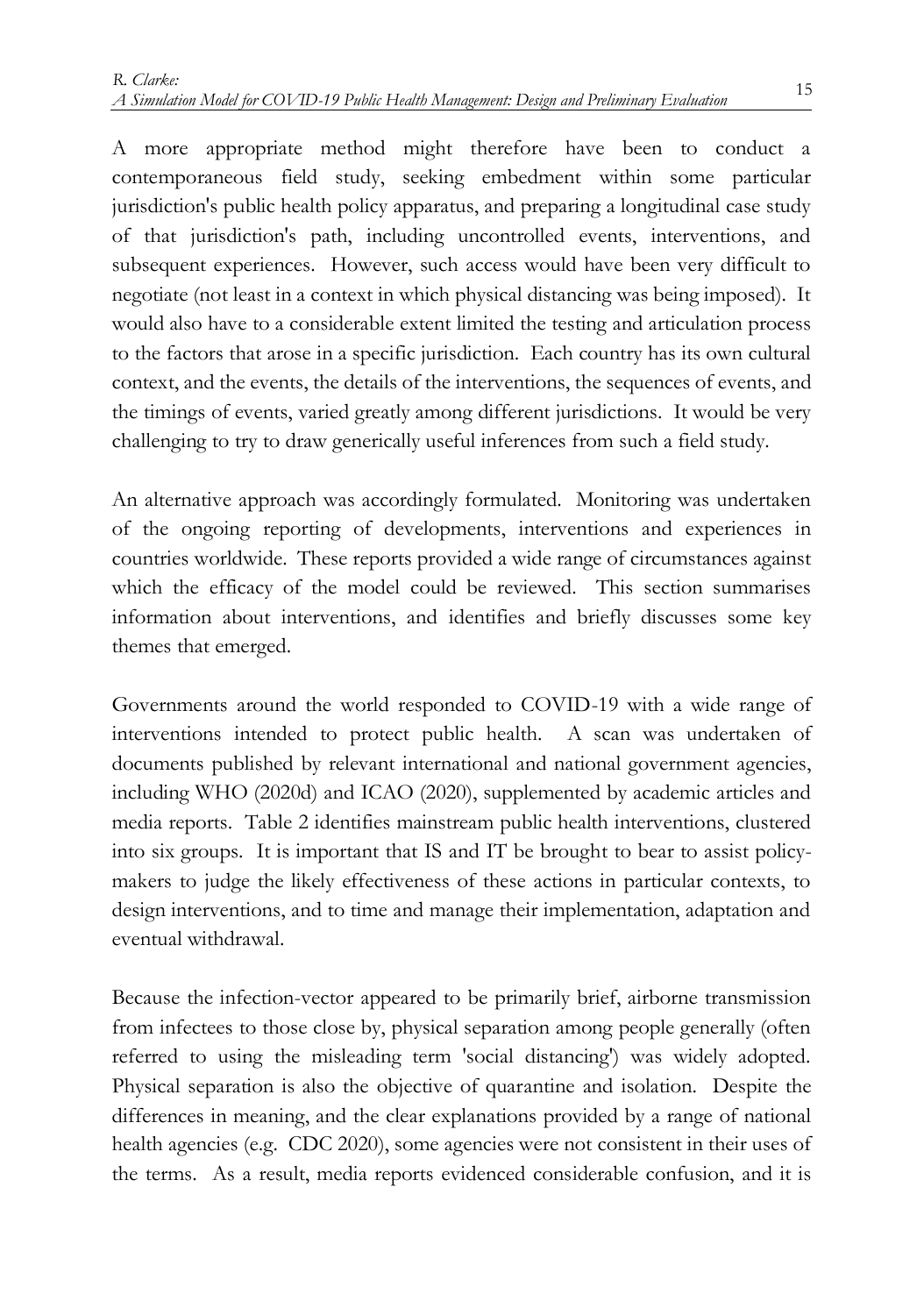very likely that many people were unclear about the obligations of suspects, contacts and infectees.

| Case Discovery, Management                                                                                                                                                                                                 | <b>Facility Restrictions, Closedown</b>                                                                                                                                                                                                                                                                                                                 |  |
|----------------------------------------------------------------------------------------------------------------------------------------------------------------------------------------------------------------------------|---------------------------------------------------------------------------------------------------------------------------------------------------------------------------------------------------------------------------------------------------------------------------------------------------------------------------------------------------------|--|
| Identification of suspects<br>Quarantine of suspects<br>Testing of suspects<br>Isolation of infectees<br>Contact-tracing of infectees<br>Location of and communication<br>with contacts                                    | Hospitals<br>Aged care facilities<br>Institutions, e.g. prisons<br>Group accommodation,<br>e.g. backpacker dormitories<br>Face-to-face businesses<br>(shops, personal services, gyms)<br>Workplaces<br>Entertainment venues<br>Public gatherings<br>Geographical areas (cordon sanitaire)<br>Pre-schools, schools,<br>tertiary educational institutions |  |
| <b>Personal Protective Measures</b>                                                                                                                                                                                        | <b>Environmental Measures</b>                                                                                                                                                                                                                                                                                                                           |  |
| Hand hygiene<br>Respiratory etiquette<br>(sneeze/cough protection)<br>Avoidance of surfaces<br>Face-masks<br>Clinical Personal Protective<br>Equipment (PPE) in hospitals and<br>aged-care facilities                      | Cleaning of surfaces                                                                                                                                                                                                                                                                                                                                    |  |
| <b>Physical Distancing Measures</b>                                                                                                                                                                                        | <b>Travel-Related Measures</b>                                                                                                                                                                                                                                                                                                                          |  |
| Physical distancing in public places<br>(1.5m / 4sqm)<br>Quarantining of suspects<br>Isolation of infectees<br>'Work-at-Home'<br>Recommendations to Employers<br>'Stay-At-Home'<br>Recommendations for<br>at-risk segments | Border restrictions<br>Border screening and testing<br>٠<br>Border closure<br>Stay-at-home, work-at-home<br>Domestic movement restrictions<br>Public transport<br>Private vehicles<br>Walking                                                                                                                                                           |  |

|  | Table 2: The Primary Public Health Interventions |  |
|--|--------------------------------------------------|--|
|  |                                                  |  |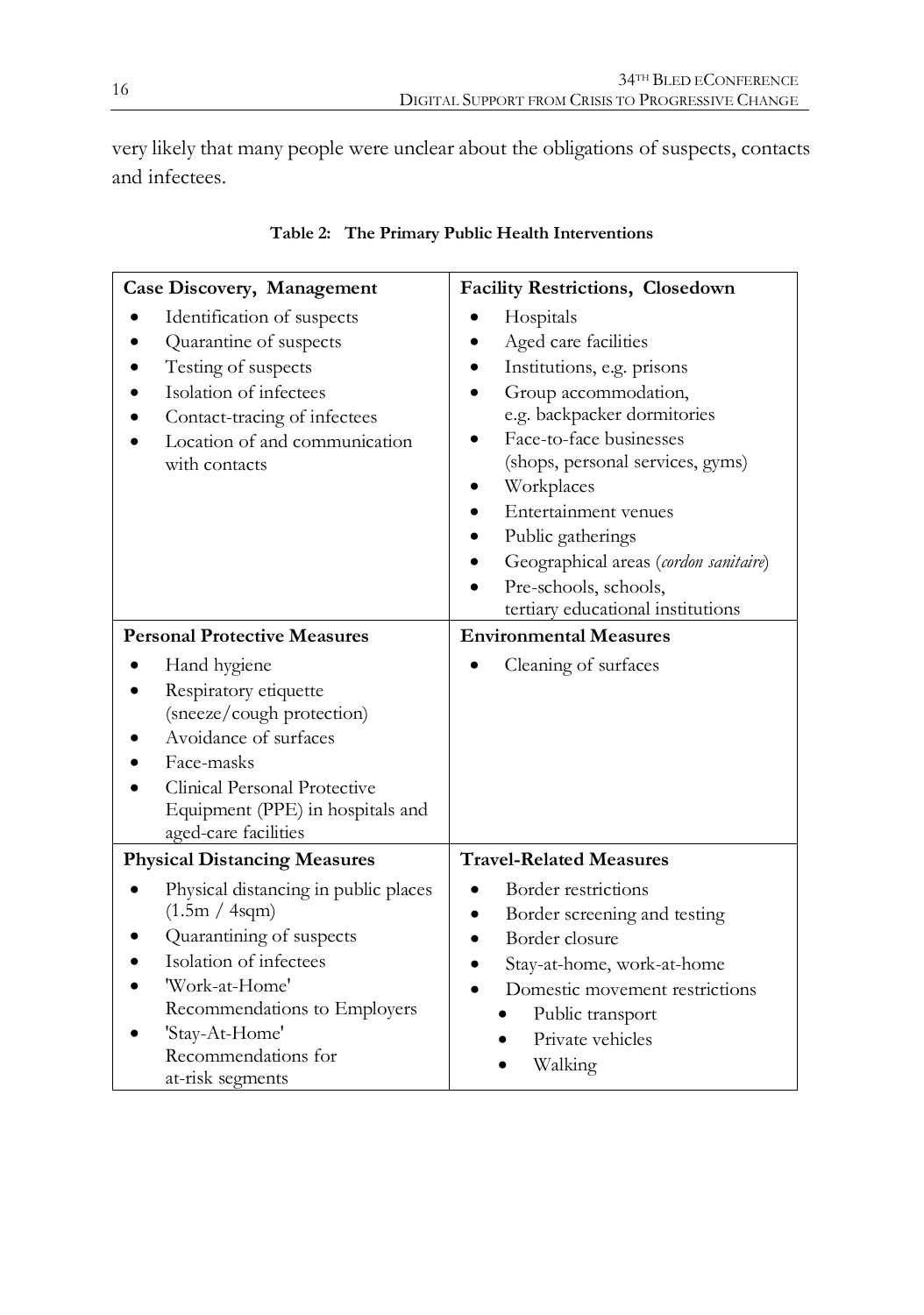Countries around the world adopted vastly different approaches to interventions, recognised different triggering events, and timed their interventions differently. Most also changed their approaches over time. Despite the enormous differences in context, some comparisons are feasible, such as among Scandinavian countries. Sweden implemented only limited actions (physical distancing, bans on large gatherings, and travel restrictions), whereas its neighbours used additional and stronger interventions to reduce the opportunity for the virus to spread, including closedown of many more categories of venue, curfews and border closures. The outcome was a death-rate per capita in Sweden during 2020 that was 4-9 times those of its neighbours (Barrett 2020).

There may also be lessons to be learnt from the juxtaposition of the apparently worst examples of mismanagement and/or outcomes (in particular, the UK, the USA, Belgium, Brazil) and the most successful (e.g. China, Singapore, New Zealand, Australia). The UK flirted with a no-action 'strategy' rationalised as striving for herd immunity, overrode professional advice, lacked coherent and consistent leadership, reacted slowly to new information, and continually changed tack in a haphazard manner (Minghella 2020). A wide range of media reports and some semi-formal reviews gave rise to the list of public health management behaviours associated with serious failure in Table 3.

On the other hand, the most successful countries acted quickly and decisively. A range of interventions, and characteristics of interventions, were associated with success in preventing spread and/or reining in spread that had already begun (e.g. OxCGRT 2020).

#### **Table 3: Behaviours Associated with Serious Failure**

- Data suppression (e.g. during the first few weeks in Wuhan)
- Disparagement of the epidemic's seriousness by national leaders (e.g. USA, Brazil)
- Disregard for public health policy advice (e.g. USA)
- Denial of the efficacy of key interventions and/or support for 'quackery' (e.g. USA)
- Delay in the implementation of constraints (e.g. Belgium, UK, Sweden)
- Inaction justified as a means to rapidly attain 'herd immunity' (e.g. UK, Sweden)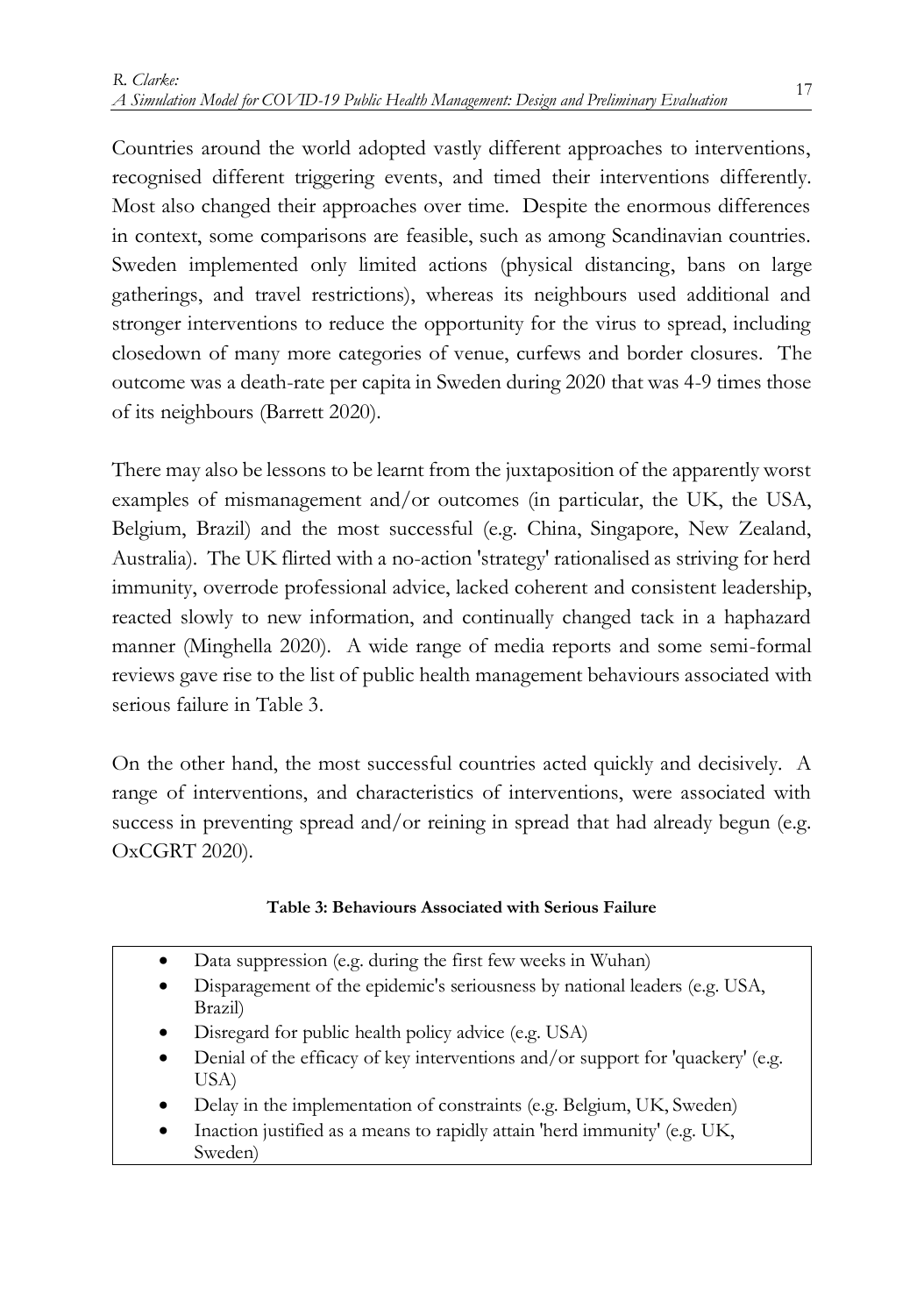- Weak enforcement of constraints (e.g. many countries, particularly in the early stages)
- Premature easing of effective constraints (e.g. many countries, particularly after the first wave)

The list of actions in Table 4 was prepared on the basis of reports about actions and outcomes in China (BBC 2020), New Zealand (Baker et al. 2020, Jefferies et al. 2020), Melbourne (Gn 2020a), and Vietnam and Taiwan (Whitworth 2020).

#### **Table 4: Actions Associated with Success**

| <b>Known-Infectee Control Measures</b> |                                                                                                                                                                               |  |
|----------------------------------------|-------------------------------------------------------------------------------------------------------------------------------------------------------------------------------|--|
|                                        | Detect <b>infectees</b> early                                                                                                                                                 |  |
|                                        | Isolate <b>infectees</b> immediately, and perhaps household members, especially<br>partners                                                                                   |  |
|                                        | Trace close contacts of infectees quickly                                                                                                                                     |  |
|                                        | Quarantine close contacts of infectees                                                                                                                                        |  |
|                                        | Impose closedown in and near <b>infection hot-spots</b>                                                                                                                       |  |
|                                        | <b>Community-Spread Control Measures</b>                                                                                                                                      |  |
|                                        | Suspend or dilute <b>large-scale events</b> in which people are closely-packed,<br>including live entertainment, bars, clubs, churches, rallies, public transport<br>services |  |
|                                        | Suspend sustained-contact circumstances, including face-to-face retail,<br>personal services and workplaces in which physical distancing cannot be<br>achieved                |  |
|                                        | <b>High-Risk-Segment Protection Measures</b>                                                                                                                                  |  |

- Shield **high-risk groups**, in particular through lockdown of health and aged care facilities against non-essential entry, application in those facilities of rigid hygiene, and provision to frontline health care staff of fresh, clinical-grade personal protection equipment (PPE)
- Quarantine **new arrivals into the jurisdiction**, at least until a test for infection returns a negative result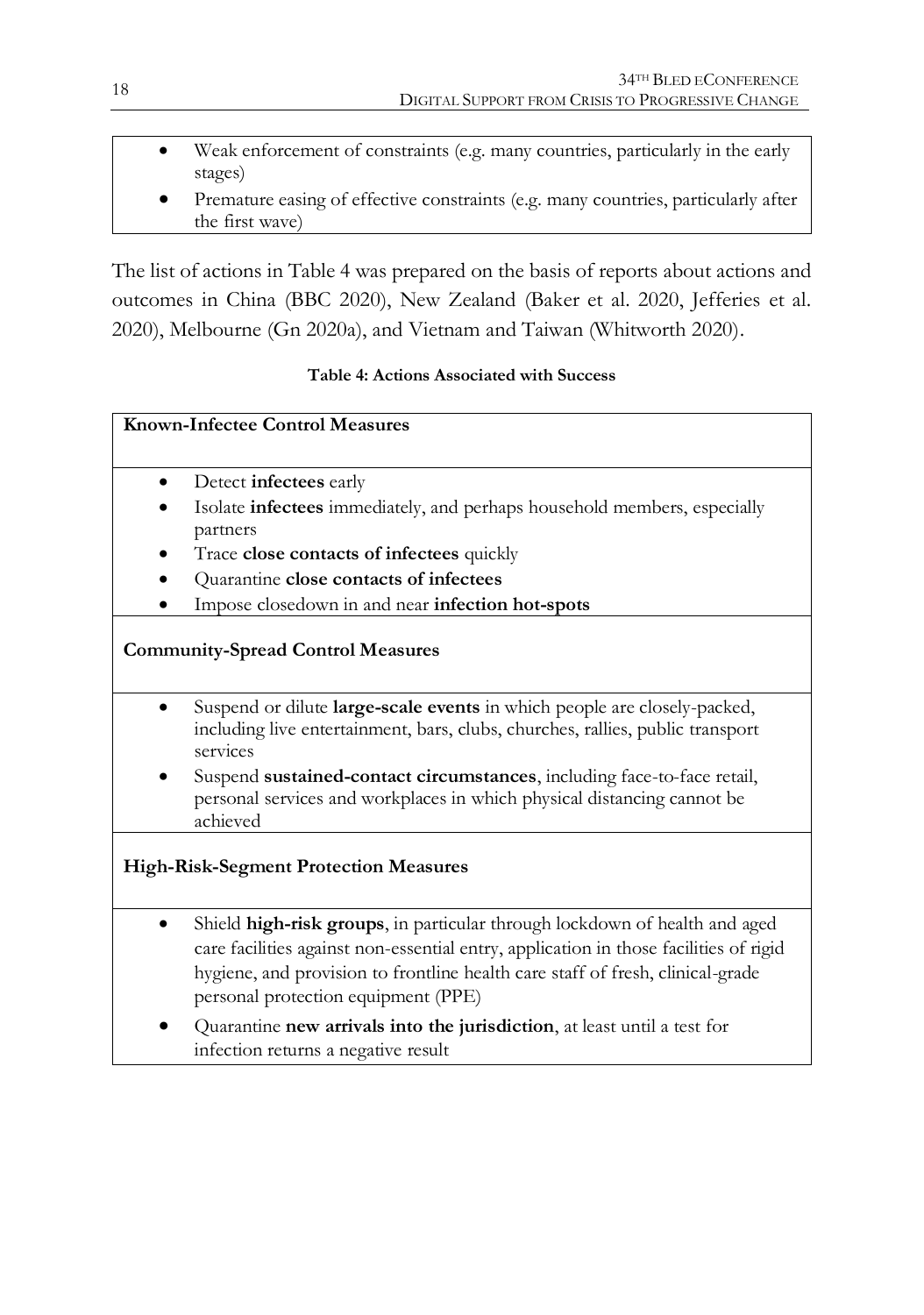Policy-makers needed to make judgements about which interventions were needed, the specifics of their design and application, and the timing of introduction, easing, and suspension. Their judgments were affected by a great many factors. The efficacy of some actions was apparent from the beginning of the pandemic, whereas the value of other actions emerged slowly, with the gradual accretion of understanding.

In order to balance health safety against social and economic disruption, it was vital to be able to judge **the appropriate length of time for quarantine of suspects and isolation of infectees**. That depended on the ability to make reasonable determinations about the required period of confinement (requiring an estimate of when infection occurred) and the circumstances under which shorter and longer periods may be appropriate.

A guideline for discontinuing transmission-based precautions that was available in mid-2020 was that patients could be released 10 days after symptom onset plus 3-4 days without symptoms, or, in asymptomatic cases, 10 days after a positive test (WHO 2020a). In some countries, that was later variously extended to 14 days, or adjusted to permit discharge as soon as a negative test result was received. This reflected judgements made about the balance between the risk of transmission and the risk of reduced public support and hence compliance levels.

An important aspect of the public health problem is advance warning about the capacity of health facilities to cope with demand. It would be a valuable contribution if the model were able to assist in projecting **demand for and supply of hospitalbeds and ICU beds**, in total, and by geographical area and hospital. This is likely to be dependent on recent testing rates, positive-result rates, hospitalisation-rates of positive cases, the proportion admitted to ICU, and the periods patients spend in those facilities. The source-data would need to be collected on an ongoing basis, in order to ensure that current indicators were readily to hand. This draws to attention another important attribute of individuals: **non-COVID admissions** to hospital queues and onwards. Factoring that in enables total demand for hospital and ICU beds to be modelled, and avoids confusing non-COVID-related transitions with those arising from the epidemic.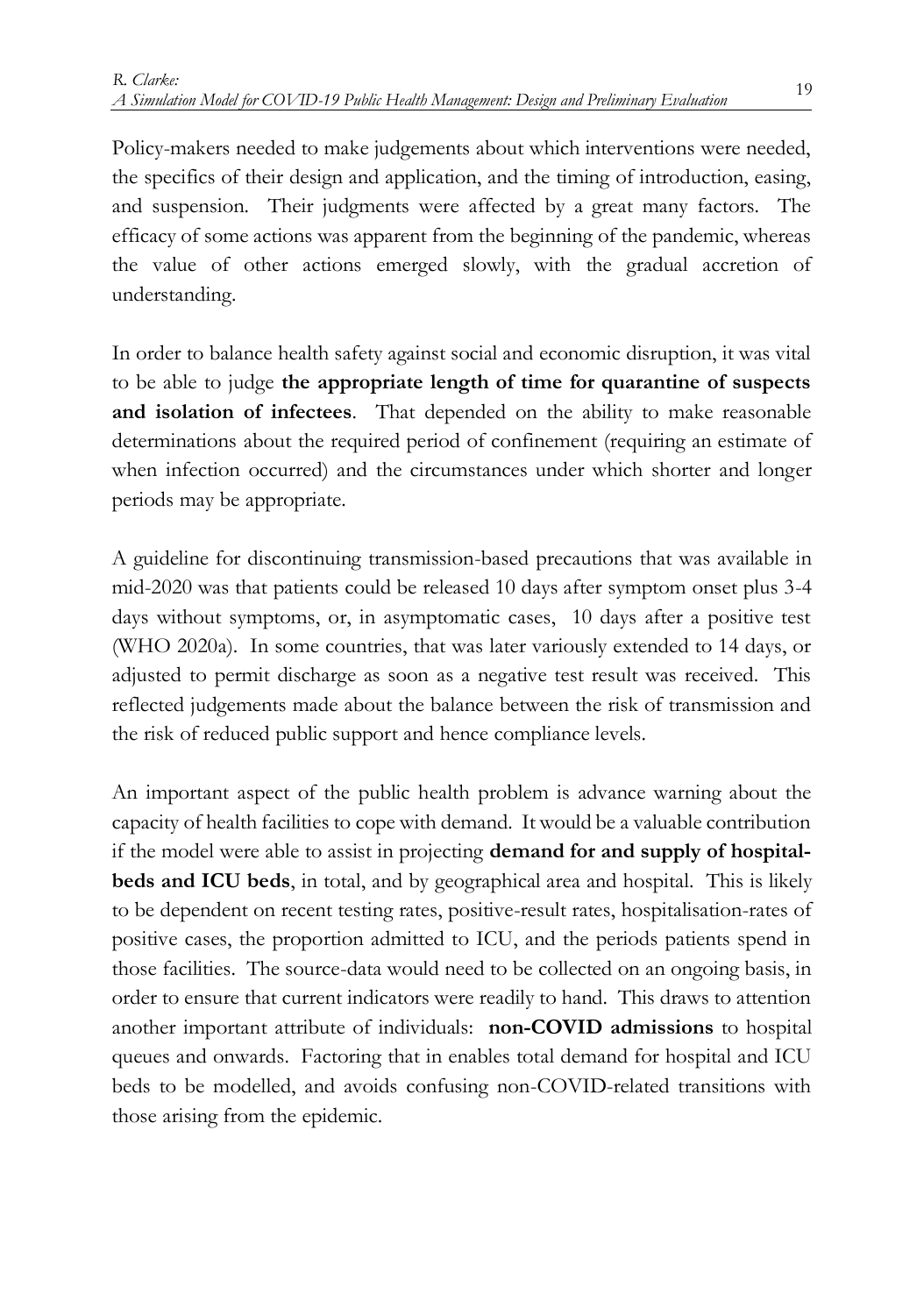One of the challenging questions was the extent to which all infectees have much the same **degree of infectiveness**, or whether there are 'super-spreaders' who are much more prone to infecting other people and/or contaminating surfaces. If there is considerable variability, effort could be valuably invested in determining what infectee-attributes are associated with 'super-spreaders' and whether it is possible to focus available tracing and quarantine resources on people with those attributes. A complication arose to the estimation of infectiveness when, at the end of 2020, strains of the virus emerged that appeared to be substantially more infective.

The importance of the category of people in the the state **Undetected-Infected (64)** became apparent as the epidemic unfolded in each country, because undetected infectees are a primary source of virus-spread. In order to gain an insight into the overall progress of the epidemic at a population level, an estimate is needed of the Undetected-Infected status, for example by means of adequate random-sample testing of the public for the virus. Strategies are needed to find more of the people who are in that state, so that they can be requested or required to shift state to Isolated (4). Possibilities include extensions to contact-tracing, suspect-definition based on locations and time-periods, infection-testing in the vicinity of hotspots, and random infection-testing. It may be possible to estimate the scale of the count in Undetected (64), by random-testing for antibodies in order to develop estimates of the cumulative count in Undetected-Recovered (88), and to then reason back from there to the scale of current Undetected-Infecteds.

To reflect the uncertainties, there are benefits in using ghostly outlines to represent both Undetected-Infected (64) and Undetected-Recovered (88), and inflows to those two states. On the other hand, transitions are visible when an individual moves from Undetected (64) to Detected (3) or Hospital-Queue (5).

Considerable discussion arose about **the 'excess mortality' statistic**, and the ways in which COVID-19 affected that measure. It became clear that the terminal state Dead (99) needed to be categorised more finely. Cause of death needed to distinguish cases where COVID-19 was the cause of death, or was a significant factor in the death because it compounded prior conditions (99A) from all other causes of death, including not only where COVID-19 was not present, but also where infection was, or was assumed to be, present at death but was not listed as a cause (99B).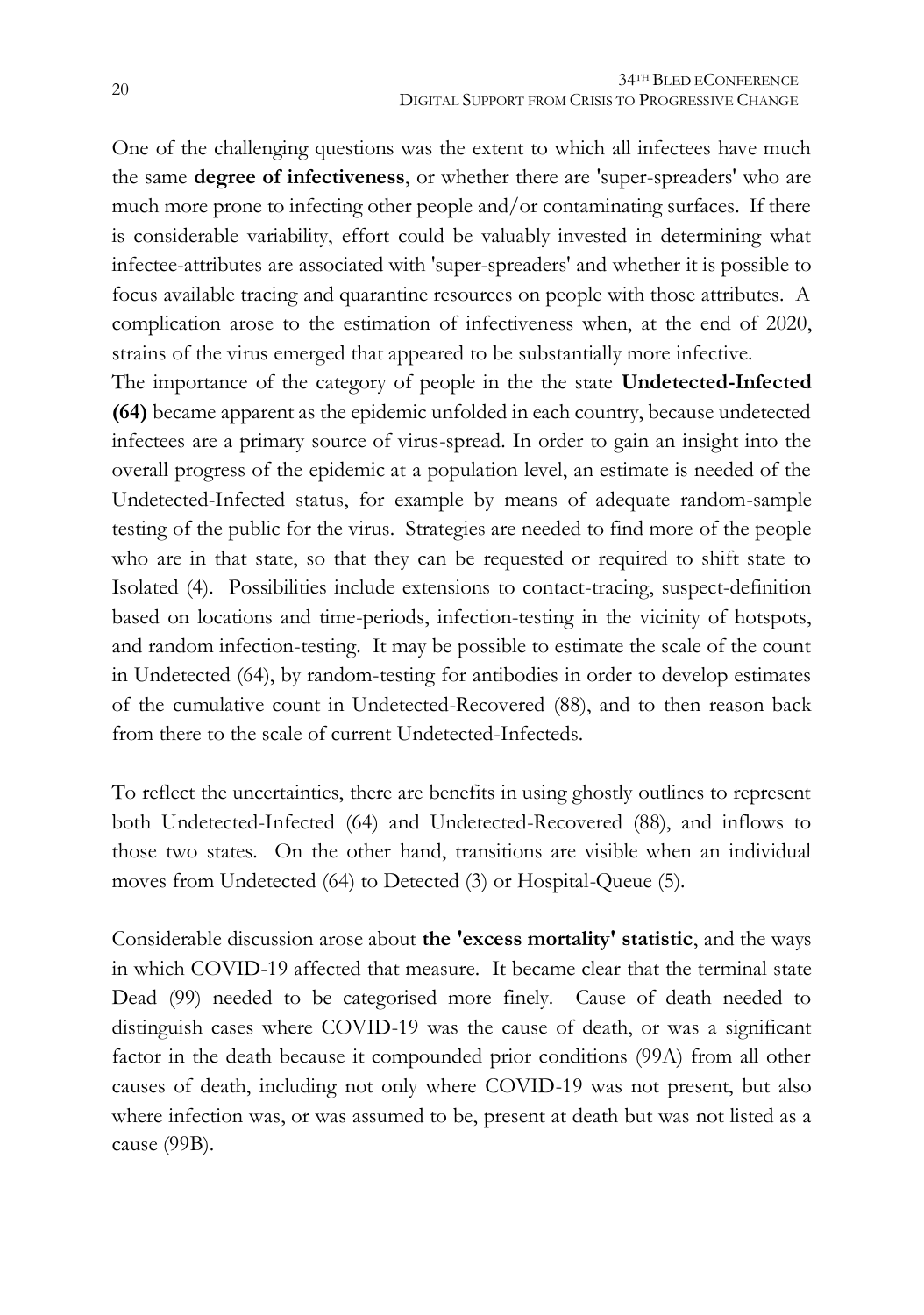This phase of the research stimulated reconsideration of many aspects of the April 2020 model in Figure 1, in order to ensure that it could assist policy-makers in navigating their juridiction's particular maze. The result was the revised model in Figure 2, incorporating many adaptations reflecting the insights arising from 8 months of vicarious learning from many different jurisdictions. Further detail on the revised model is provided in the underlying Working Paper (Clarke 2021).

## **6 Conclusions**

Despite the great contemporary enthusiasm for IT, it delivered relatively little value during the COVID-19 pandemic of 2020. This appears to have been attributable to an 'applied' approach, 'throwing technology at the problem' and at worst matching the caricature of 'when you have a hammer in your hand, everything looks like a nail'.

It appears more likely that IT can deliver for society and the economy if the approach adopted is both more strategic in nature, and 'instrumentalist' / problem-oriented rather than 'applied' / tool-oriented. That means standing far enough back to be able to identify and describe the problem-space, and then modelling the key aspects of that space. On that base, architectures, process models and data models can emerge and be refined, that will much better serve the needs of decision-makers.

The scale of activities, even within a single jurisdiction, has been so great that a detailed assessment of the models used during 2020 is difficult to assemble. The research reported in this paper comprised a mixture of thought-experiment, abstract design, and testing and adaptation of the initial model against information arising from experience across the world during the period May to December 2020.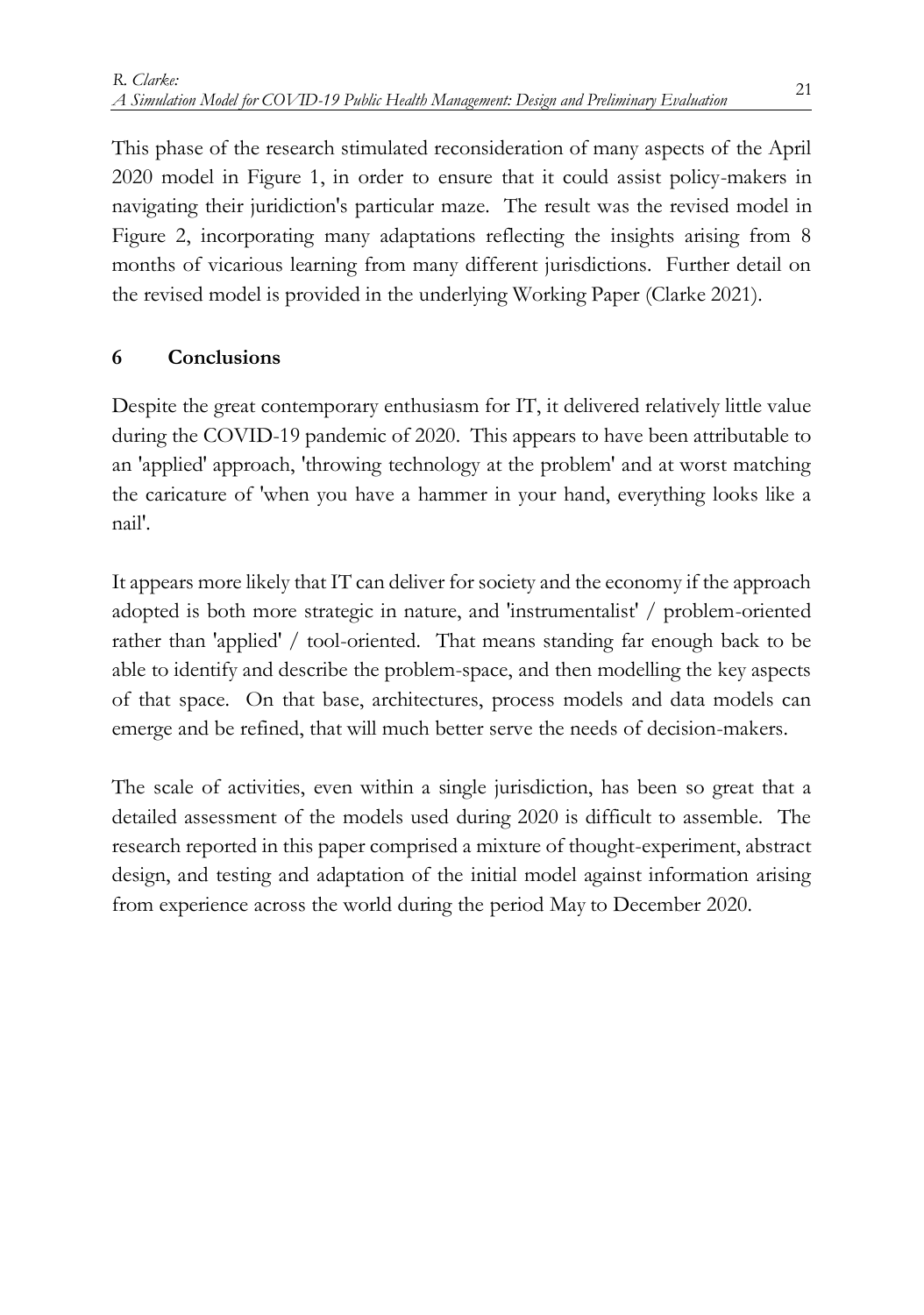

**Figure 2: The Revised Model**

A model was initially postulated that was envisaged as being suitable as a supporting tool for public policy decisions in relation to public health management. On the basis of new information streaming in during the subsequent months, the need for refinements was apparent. The revised model is capable of further articulation,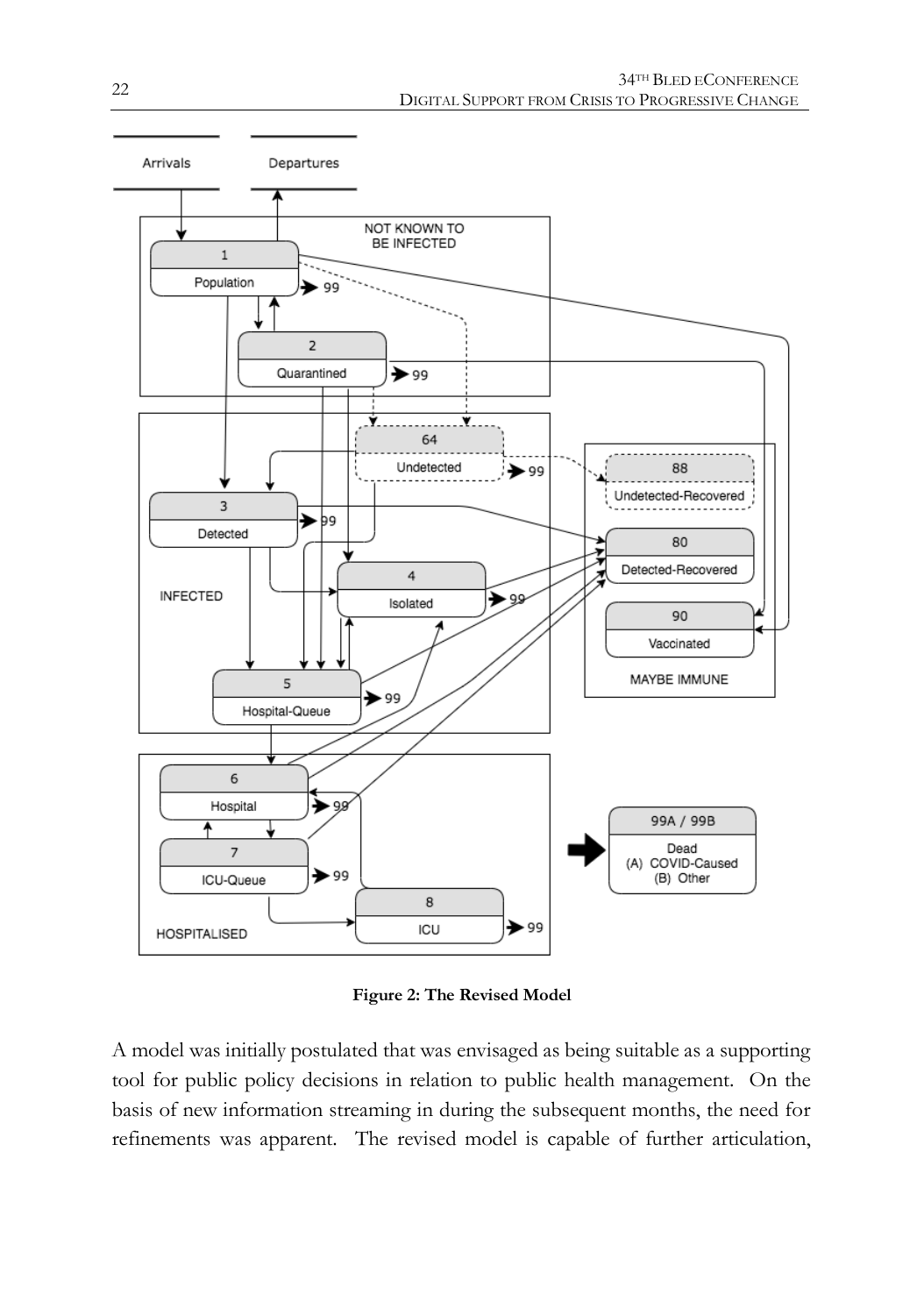through specification of data models in support of states and flows, and alternative processing rules for state transitions.

An example of the kind of development that requires rapid adaptation was the mid-January 2021 revelation that the hospital readmission rate for people who had recovered from COVID-19, in the UK, during January to September 2020, was 30%  $-3.5$  times that for the population generally – and  $12\%$  died following discharge – 7 to 8 times that for matched control groups Ayoubkhani et al. 2021). This suggests that the incidence of 'Long COVID' or 'post-COVID syndrome (PCS)' may be much higher than previously thought. It also raises questions about the extent to which people in the Recovered (80, 88) and even Vaccinated (90) states are immune to COVID-19, and even whether they are incapable of becoming infective again.

The work reported here opens up a variety of possibilities for further research, including:

- case studies of individual jurisdictions' decision processes;
- articulation of the model in specific jurisdictions;
- presentation of the model to, and workshopping with, policy-makers, in order to gain further understanding of its usefulness;
- animation of the model, in order to assist in its communication and use;
- expression of the model in a DES language such as GPSS;
- experimentation with a mix of actual data and synthetic data.

The model proposed and tested in this paper has, by its nature, limited focus. Its target-area is expressly public health management, although it has application also to the adjacent level of health facility management, and implications for population management. It is not suggested that this model subsumes or replaces models at other levels of abstraction. It is contended, however, that public health policymakers, and government ministers and their advisers, can greatly benefit from the development, articulation and ongoing adaptation of a model of this nature. It enables processes to be better understood, strategies considered, and implications of possible interventions thought through. This information can then be combined with that arising from work at other levels of abstraction (bio-medical and medical, on the one hand, and public behaviour management and economic management on the other).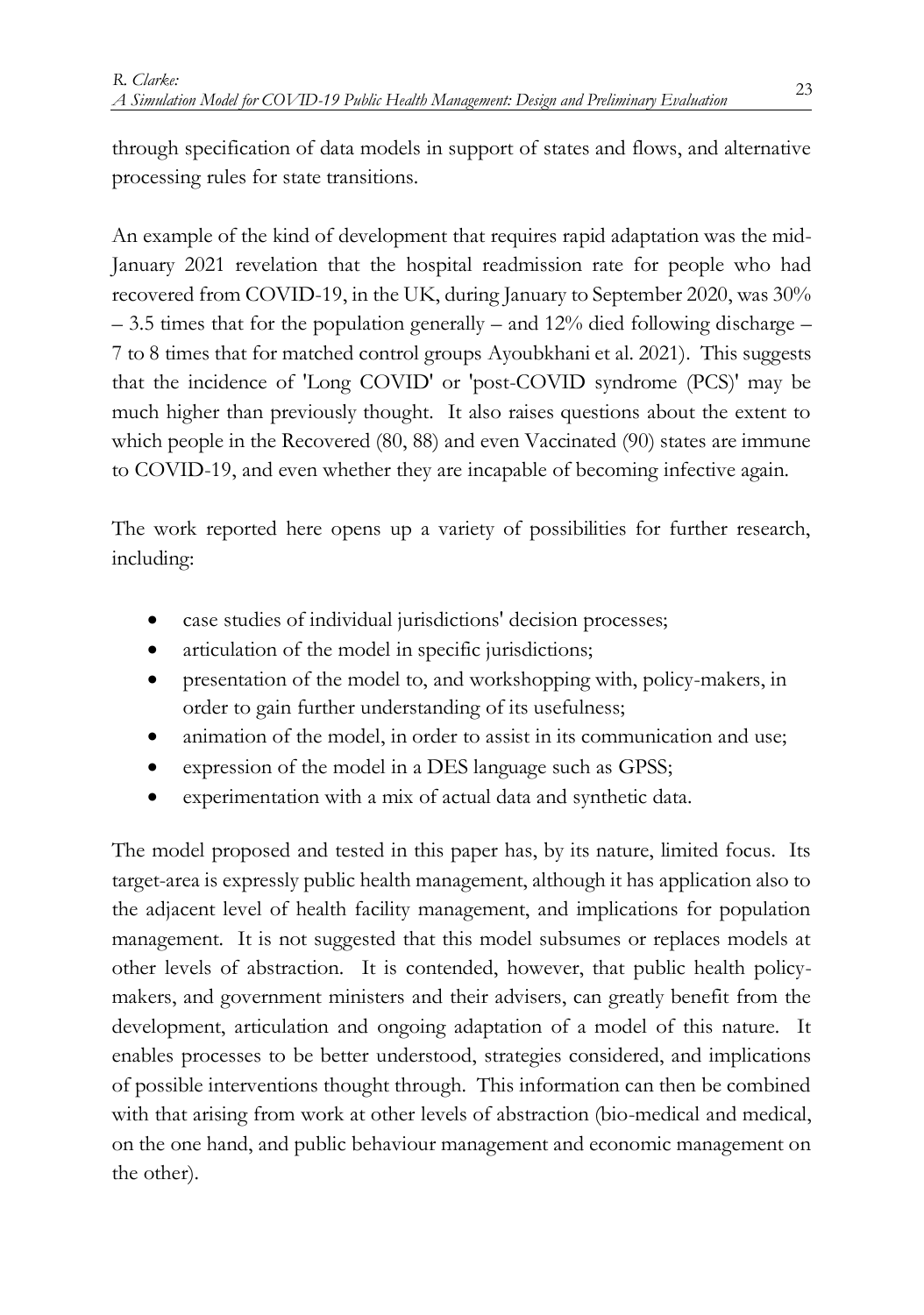A very large number of articles have been published during 2020 in the medical, public health management and social policy literatures. In the IS discipline on the other hand, significant contributions have been few and far between. However, see Thomas et al. (2020) and Trang et al. (2020). It is contended that, unless the IS discipline adopts considered, strategic approaches to public policy needs, proponents of IT will be dismissed as 'technological solutionists' and even 'delusionists', and IT and IS will lose their lustre.

#### **References**

- Allen M., Spencer A., Gibson A., Matthews J., Allwood A., Prosser S. & Pitt M. (2015) 'What is discrete event simulation, and why use it?' Chapter 5 of 'Right cot, right place, right time: improving the design and organisation of neonatal care networks – a computer simulation study' NIHR Journals Library, May 2015, at https://www.ncbi.nlm.nih.gov/books/NBK293948/
- Aron J.L. & Schwartz I.B. (1984) 'Seasonality and period-doubling bifurcations in an epidemic model' J. Theor. Biol. 110:665-679, 1984, at https://www.researchgate.net/profile/Ira\_Schwartz/publication/16673793\_Seasonality\_and \_period-

doubling\_bifurcations\_in\_an\_epidemic\_model/links/59d7a186a6fdcc2aad0645fc/Seasonalit y-and-period-doubling-bifurcations-in-an-epidemic-model.pdf

- Ayoubkhani D., Khunti K., Nafilyan V., Maddox T., Humberstone B., Diamond I. & Banerjee A. (2021) 'Epidemiology of post-COVID syndrome following hospitalisation with coronavirus: a retrospective cohort study' medRxiv, 15 January 2021, at https://www.medrxiv.org/content/10.1101/2021.01.15.21249885v1
- Baker M.G., Kvalsvig A. & Verrall A.J. (2020) 'New Zealand's COVID‐19 elimination strategy' Med J Aust 213, 5 (September 2020) 198-200, at

https://www.mja.com.au/journal/2020/213/5/new-zealands-covid-19-elimination-strategy

Barrett M. (2020) 'What have Norway, Finland and Denmark got right on Covid-19?' New Statesman, 22 December 2020, at

https://www.newstatesman.com/world/europe/2020/12/what-have-norway-finland-anddenmark-got-right-covid-19

- BBC (2020) 'Covid-19: China's Qingdao to test nine million in five days' BBC News, 12 October 2020, at https://www.bbc.com/news/world-asia-54504785
- von Bertalanffy L. (1968) 'General System Theory: Foundations, Development, Applications' George Braziller, 1968
- Bolla P. & Sarl A. (2020) 'Using Discrete Event Simulation model to simulate COVID19 epidemics in Switzerland' ALASS, August 2020, at

14/7/21https://www.ncbi.nlm.nih.gov/pmc/articles/PMC7341703/

- Brailsford S., Churilov L. & Dangerfield B. (eds.) (2014) 'Discrete‐Event Simulation and System Dynamics for Management Decision Making' Wiley, 2014
- Brailsford S. & Hilton NB. (2000) 'A Comparison of Discrete Event Simulation and System Dynamics for Modelling Healthcare Systems' Proc. ORAHS 2000, Glasgow, pp. 18–39, at https://eprints.soton.ac.uk/35689/1/glasgow\_paper.pdf
- Brauer F. (2008) 'Compartmental Models in Epidemiology' Springer, Lecture Notes in Mathematics, volume 1945, pp. 19-79, at

https://link.springer.com/content/pdf/10.1007%2F978-3-540-78911-6\_2.pdf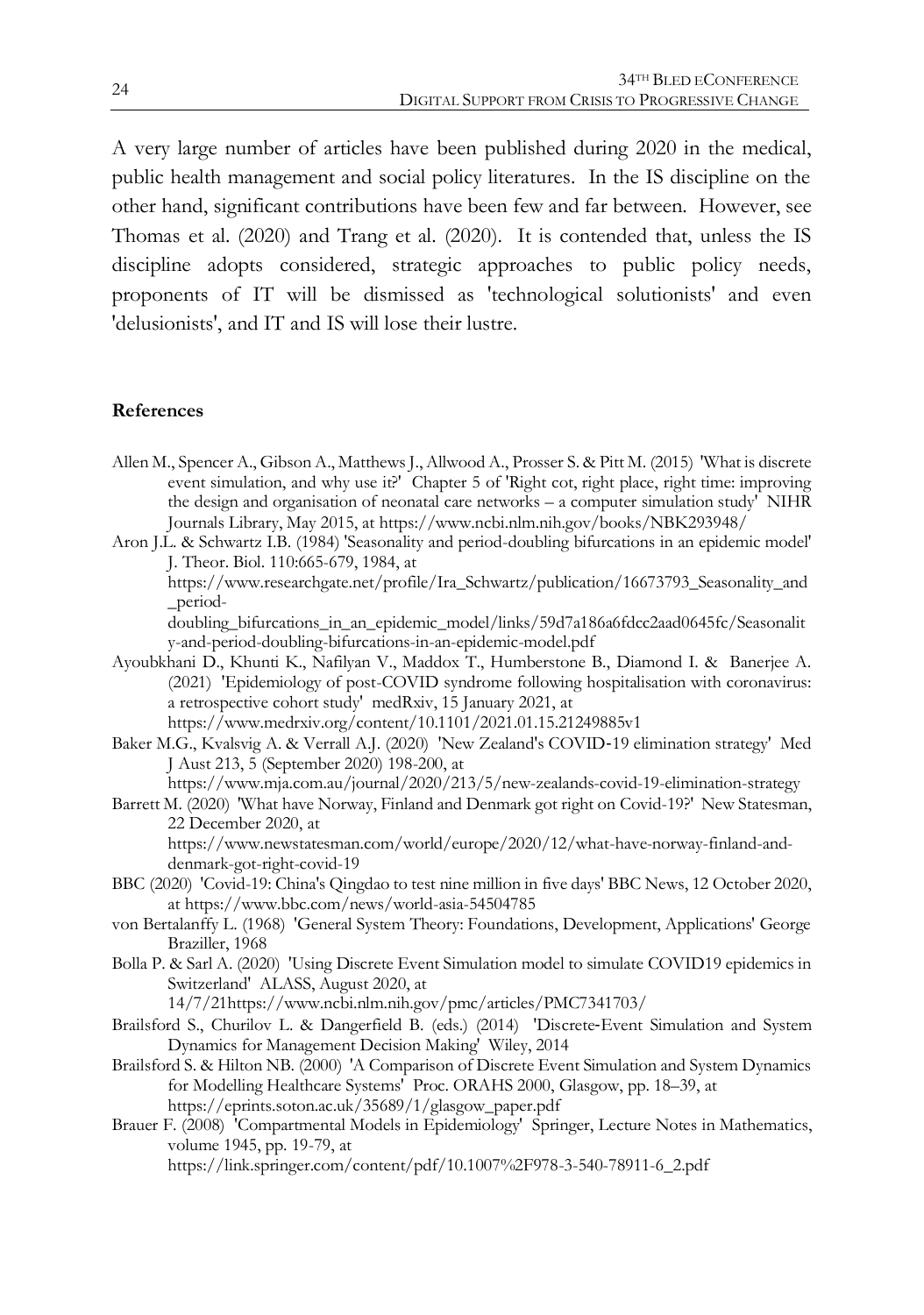- Budd J., Miller B.S., Manning E.M., et al. (2020) 'Digital technologies in the public-health response to COVID-19' Nature Medicine 26 (August 2020) 1183–1192, at https://www.nature.com/articles/s41591-020-1011-4
- CDC (2020) 'Legal Authorities for Isolation and Quarantine' Center for Disease Control, Washington DC, rev. February 2020, at

https://www.cdc.gov/quarantine/aboutlawsregulationsquarantineisolation.html

- Chi Y.-L., Chalkidou K. & Walker D. (2020) 'What Can Policymakers Learn about COVID-19 from Looking at Different Model Estimates?' Center for Global Development, June 2020, at https://www.cgdev.org/blog/what-can-policymakers-learn-about-covid-19-lookingdifferent-model-estimates
- Clarke R. (2021) 'Simulation Modelling for Public Health Management during the COVID-19 Pandemic' Xamax Consultancy Pty Ltd, January 2021, at at http://rogerclarke.com/EC/CVMB.html
- Currie C.S.M., Fowler J.W., Kotiadis K., Monks T., Onggo B.S., Robertson D.A. & Tako A.A. (2020) 'How simulation modelling can help reduce the impact of COVID-19' Journal of Simulation 14:2 (2020) 83-97, DOI: 10.1080/17477778.2020.1751570
- Econ (2020) 'Tracking the coronavirus across Europe' The Economist, 3 July 2020, at https://www.economist.com/graphic-detail/2020/07/03/tracking-the-coronavirus-acrosseurope
- Gault F.D., Hamilton K.E., Hoffman R.B. & McInnis B.C. (1987) 'The design approach to socioeconomic modelling' Futures 19, 1 (February 1987) 3-25, at https://www.peakoil.net/files/THE\_DESIGN\_APPROACH\_TO\_SOCIO\_ECONOMIC\_ MODELLING.pdf
- Giordano G., Blanchini F., Bruno R., Colaneri P., Di Filippo A., Di Matteo A. & Colaneri M. (2020) 'Modelling the COVID-19 epidemic and implementation of population-wide interventions in Italy' Nature Medicine 26 (April 2020) 855–860, at https://www.nature.com/articles/s41591- 020-0883-7
- Gn (2020a) 'Melbourne Covid lockdown rules and coronavirus restrictions explained' The Guardian, 9 November 2020, at

https://www.theguardian.com/australia-news/2020/nov/09/melbourne-restrictionsvictoria-lockdown-rules-covid-19-metropolitan-metro-explained-what-you-need-to-know

- Gn (2020b) 'Our key findings about US healthcare worker deaths to date' The Guardian, 23 Dec 2020, https://www.theguardian.com/us-news/ng-interactive/2020/dec/22/lost-on-thefrontline-our-findings-to-date
- Gregor S. & Hevner A. (2013) 'Positioning Design Science Research for Maximum Impact' MIS Quarterly 37, 2 (June 2013 ) 337-355, at https://ai.arizona.edu/sites/ai/files/MIS611D/gregor-2013-positioning-presenting-designscience-research.pdf
- Gumel A.B., McCluskey C.C. & Watmough J. (2006) 'An SVEIR Model for Assessing Potential Impact of an Imperfect Anti-SARS Vaccine' Mathematical Biosciences And Engineering 3, 3 (July 2006) 485–512
- ICAO (2020) 'Public Health Risk Mitigation Measures' International Civil Aviation Organisation, 2020, at https://www.icao.int/covid/cart/Pages/Public-Health-Risk-Mitigation Measures.aspx
- Jalayer M., Orsenigo C. & Vercellis C. (2020) 'CoV-ABM: A stochastic discrete-event agent-based framework to simulate spatiotemporal dynamics of COVID-19' arXiv (Jul 2020), at 14/7/21https://www.ncbi.nlm.nih.gov/pmc/articles/PMC7341703/
- Jayadevan R. (2020) 'The 6 most successful anti-Covid strategies so far, and the reasons why they worked' Onmanorama, 3 June 2020, at https://www.onmanorama.com/lifestyle/health/2020/06/03/most-successful-anti-covidstrategies-reasons-why-they-worked.html
- Jefferies S., French N., Gilkison C., Graham G., Hope V., Marshall J., McElnay C., McNeill A., Muellner P., Paine S., Prasad N., Scott J., Sherwood J., Yang L. & Priest P. (2020) 'COVID-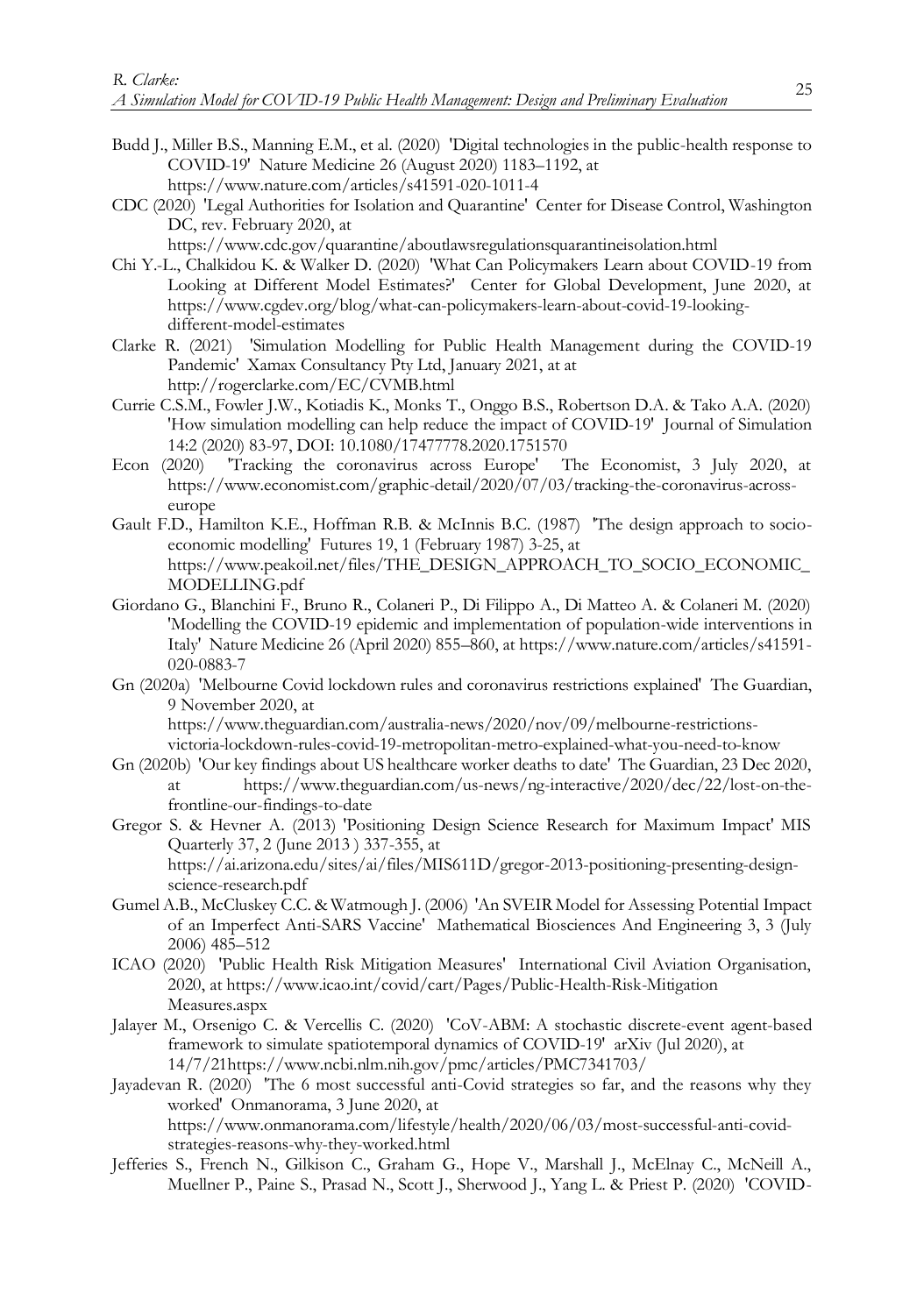19 in New Zealand and the impact of the national response: a descriptive epidemiological study' Lancet Public Health 5 (October 2020) e612–23, at

https://www.thelancet.com/action/showPdf?pii=S2468-2667%2820%2930225-5

Kermack W.O. & McKendrick A.G. (1927) 'A Contribution to the Mathematical Theory of Epidemics' Proc. Roy. Soc. Lond. A 115, 700-721, 1927, at

http://www.math.utah.edu/~bkohler/Journalclub/kermack1927.pdf

Minghella D. (2020) 'The UK and Covid-19: the tragedy of the road not taken' New Statesman, 22 December 2020, at

https://www.newstatesman.com/politics/uk/2020/12/uk-and-covid-19-tragedy-road-nottaken

- Moss R., Wood J., Brown D., Shearer F., Black A.J., Cheng A.C., McCaw J.M. & McVernon J. (2020) 'Modelling the impact of COVID-19 in Australia to inform transmission reducing measures and health system preparedness' medRxiv, 11 April 220, at http://dx.doi.org/10.1101/2020.04.07.20056184
- Niederman F. & March S. (2012) 'Design Science and the Accumulation of Knowledge in the Information Systems Discipline' ACM Transactions on MIS 3, 1 (2012), 1
- Peffers K., Tuunanen T., Rothenberger M. & Chatterjee S. (2007) 'A design science research methodology for information systems research' Journal of Management Information Systems, 24, 3 (Winter 2007) 45-77
- Nikulin I.I., Woolverton K.E. & Withington M.J. (2020) 'Using Dynamic Models and Empirical COVID-19 Data to Showcase Effective Pandemic Prevention Measures' Worcester Polytechnic Institute, at

https://digitalcommons.wpi.edu/iqp-all/5759

- Novick L.F. & Mays G.P. (eds.) (2008) 'Public Health Administration: Principles for Population-based Management' Jones & Bartlett, 2008
- Novick L.F. & Morrow C.B. (2008) 'A Framework for Public Health Administration and Practice' Ch. 2 in Novick & Mays (2008), pp. 35-68
- OxCGRT (2020) 'Codebook' Oxford Covid-19 Government Response Tracker, v.2.6, 09 December 2020, at

https://github.com/OxCGRT/covid-policy-

tracker/blob/master/documentation/codebook.md

- Peterson M. (2009) 'An Introduction to Decision Theory' Cambridge University Press, 2009
- Rhodes T., Lancaster K., Lees S. & Parker M. (2020) 'Modelling the pandemic: attuning models to their contexts' BMJ Global Health (June 2020), doi:10.1136/ bmjgh-2020-002914, at https://gh.bmj.com/content/bmjgh/5/6/e002914.full.pdf
- Schipper H. (2020) 'How pandemic modelling failed policy-makers, and how to do better' Macdonald-Laurier Institute, July 2020, at

https://macdonaldlaurier.ca/files/pdf/July\_Commentary\_Schipper\_FWeb.pdf

- Siebers P.O., Macal C.M., Garnett J., Buxton D. & Pidd M. (2010) 'Discrete-Event Simulation is Dead, Long Live Agent-Based Simulation!' Journal of Simulation 4, 3 (2010) 204-210, at https://link.springer.com/content/pdf/10.1057/jos.2010.14.pdf
- Silva C.L.S, Batista P.V.C., Lima H.S., Alves M.A., Guimarães F.G. & Silva R.C.P. (2020) 'COVID-ABS: An agent-based model of COVID-19 epidemic to simulate health and economic effects of social distancing interventions' Chaos, Solitons & Fractals 139 (October 2020) 110088, at https://doi.org/10.1016/j.chaos.2020.110088
- Sprague R.H. (1980) 'A Framework for the Development of Decision Support Systems' MIS Qtly 4, 4 (December 1980) 1-26
- SWPRS (2020) 'Post-Acute Covid ('Long Covid')' Swiss Policy Research, August 2020, at https://swprs.org/post-acute-covid-long-covid/
- Thomas O., Hagen S., Frank U., Recker J., Wessel L., Kammler F., Zarvic N. & Timm I. (2020) 'Global Crises and the Role of BISE' Business & Information Systems Engineering 62, 4 (June 2020) 385–396, at https://link.springer.com/article/10.1007/s12599-020-00657-w